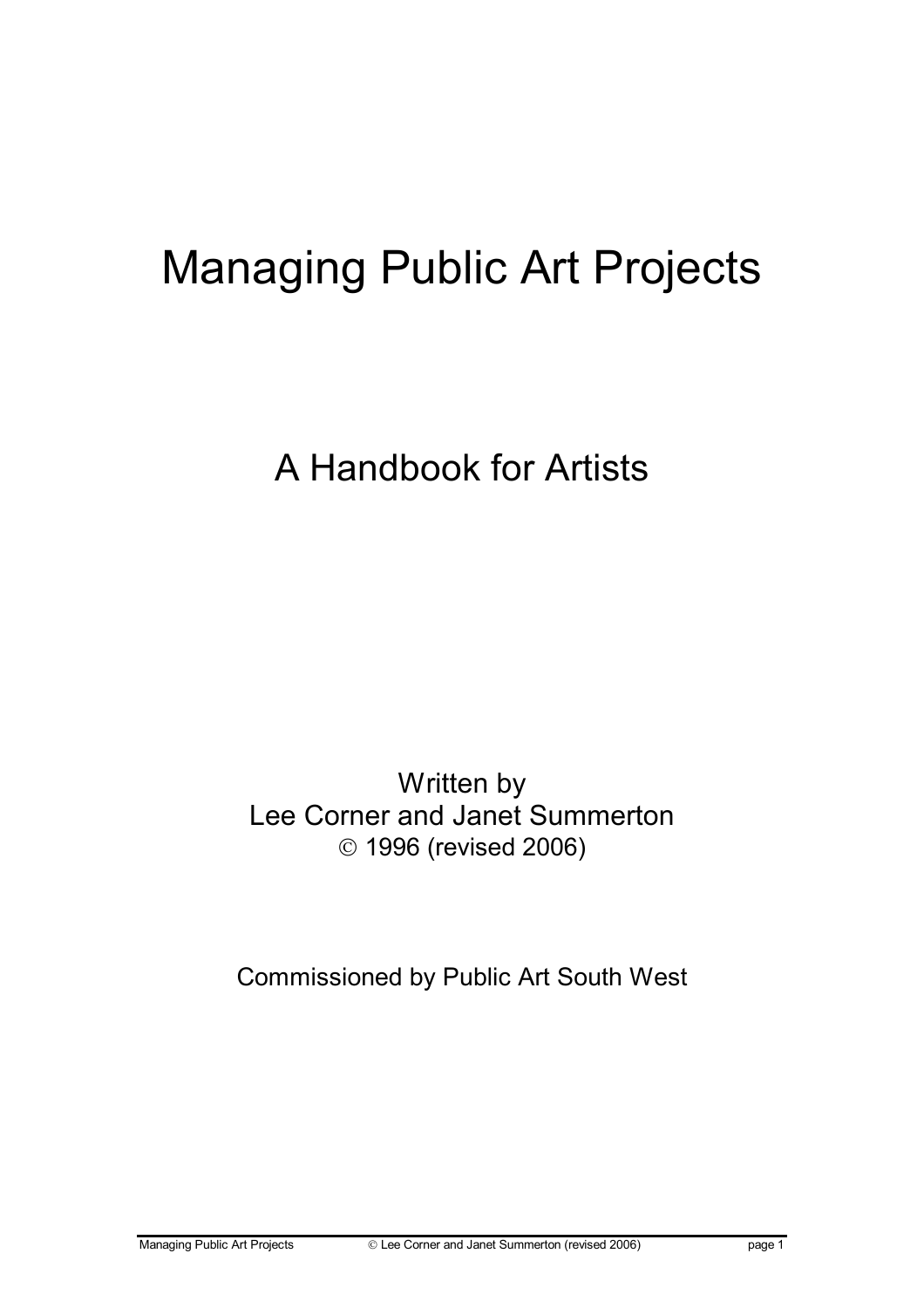# Introduction

This handbook arose from a series of successful seminars which took place during 1997 and 1998, which were specifically aimed at artists and craftspeople working within the public art sphere.

The intention behind the seminars was to equip artists with the skills and information they needed to be able to take a leading role within public art projects, either as initiator or consultant. The aim was to redress the balance between prescribed public art opportunities and artists' own aspirations to instigate projects within the public realm.

Public art offers many opportunities for artists, but it also challenges them to develop skills in addition to those required in many other forms of visual arts practice. Public art tends towards working practices which involve co-operation, negotiation and an interface with others, particularly professionals, who are not necessarily used to working closely with artists.

Whilst nothing can replace the benefits working within a group and exchanging ideas can bring, we believe this Handbook will be a useful 'aide memoire' for artists who are working in or about to embark upon work in this area.

This Handbook was piloted at the first set of seminars and has been modified in line with artists' suggestions. We have tried to keep the most pertinent aspects, which artists on the course found most helpful, and to present the information in a way which allows it to 'stand alone' from the actual seminars.

We hope you find it useful and thought provoking and if you have any comments or suggestions on how we could develop the Handbook, we would be pleased to hear them.

Our thanks go to Lee Corner and Janet Summerton for the enthusiasm and expertise they have brought to this initiative.

Maggie Bolt **Director** PUBLIC ART SOUTH WEST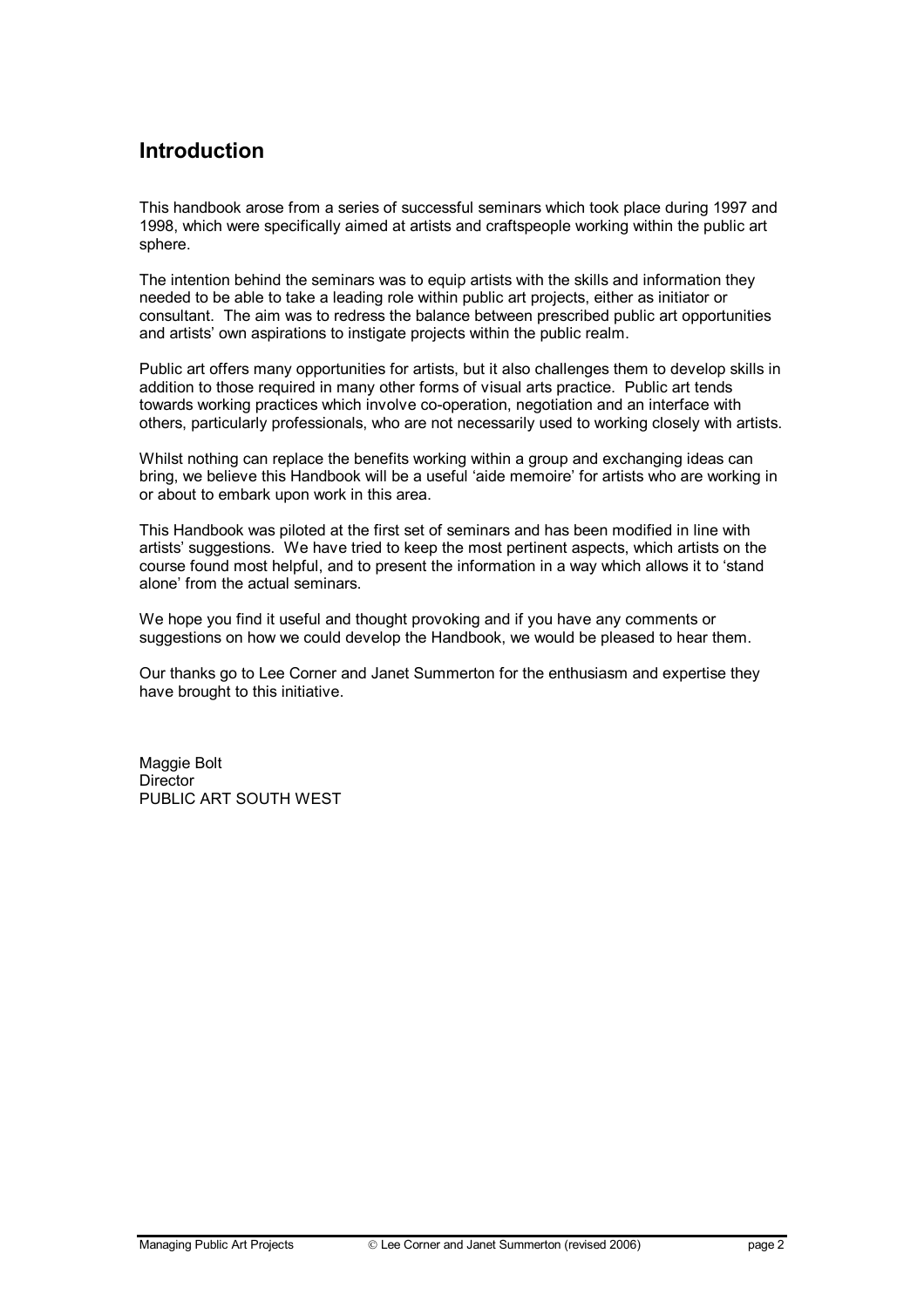- Context
- Taking the Lead
- Preparing for Opportunities
- You and Your Work
- Developing Your Strengths
- Planning Ahead
- Assessing the Opportunity
- Appraising Your Contacts List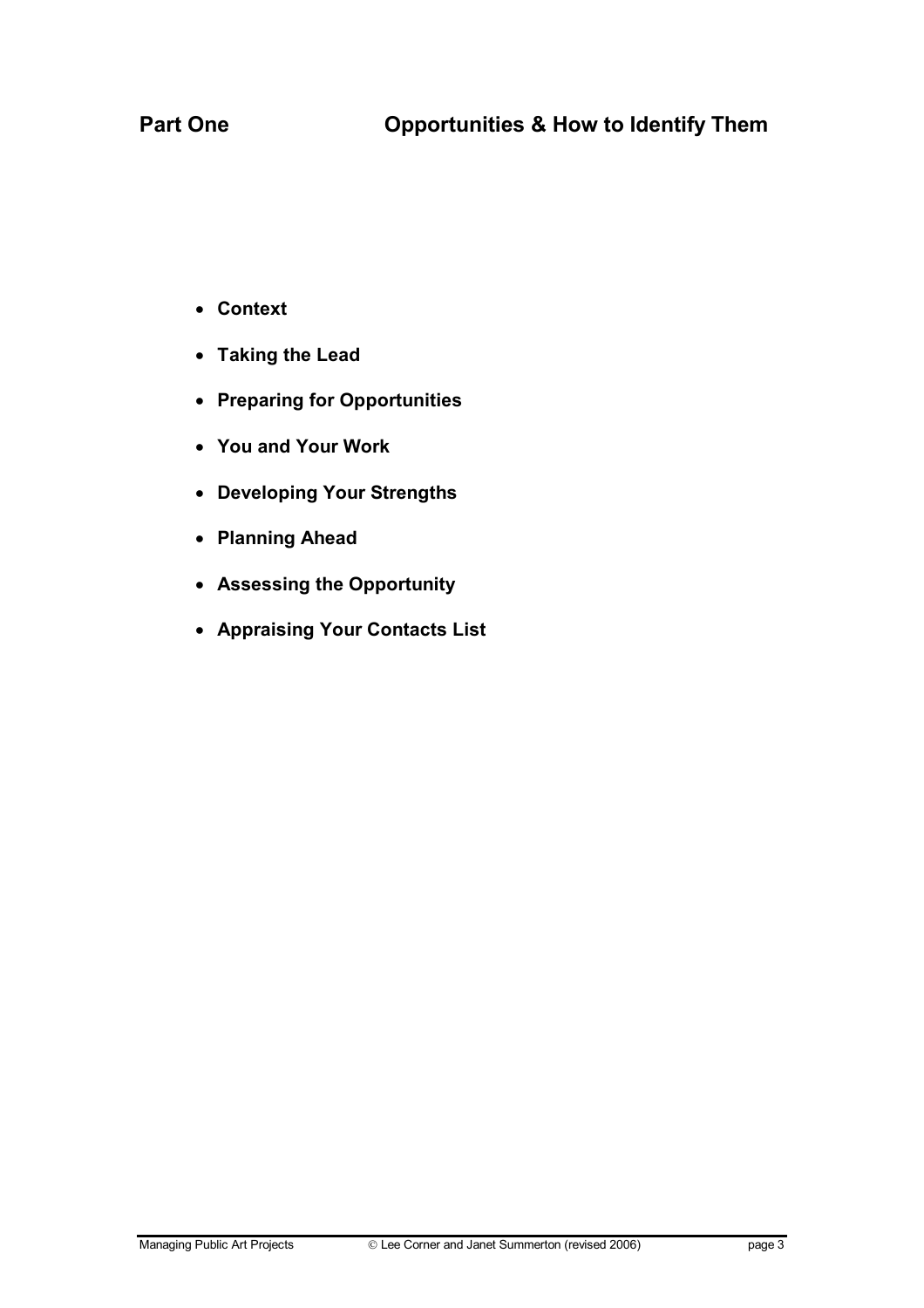**Context** 

Managing Public Art Projects assumes that the artist will be doing just that - managing.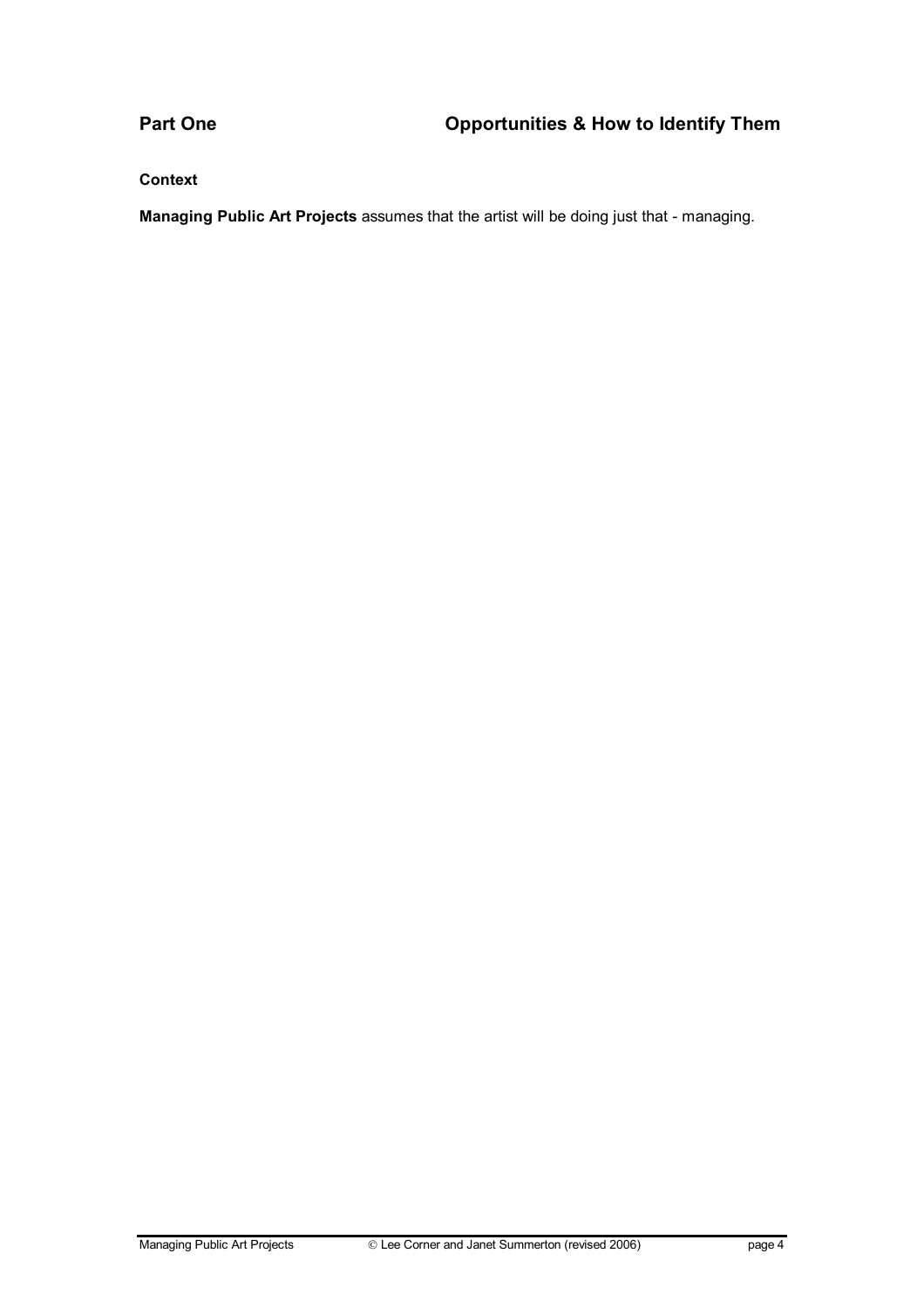### Taking the Lead

It is often the case that the degree of influence an artist can exert is in direct proportion to the degree of responsibility s/he carries. As artists weigh up their interest, therefore, in becoming a Lead Artist they may need to consider the pros and cons. The following points have been gathered from artists who have some experience in the field:

- having a place in the design team and/or a say in the overall project allows you to develop your conceptual and imaginative skills as well as your practice
- it is also likely to involve you in many meetings and, in order to keep your finger on the overall project pulse, you may need to attend meetings which are not solely devoted to your area of interest
- influencing outcomes can be satisfying, but also carries responsibilities and you may find you are asked to carry Professional Indemnity insurance in case a decision you have 'influenced' turns out to be wrong or dangerous
- being in a position to offer work to other artists can be enjoyable, exciting, inspiring and gratifying
- chasing them, badgering and getting heavy over unmet deadlines can be soul-destroying
- initiating your own projects can mean the chance to develop your own practice on your own terms, building on and enhancing existing strengths and interests
- you may find that as is quoted to be the case in many architects' practices 95% of your time will be spent on management and administration (including fundraising) and 5% on 'the creative bit'
- the opportunity to work with (and choose) other professions can be extremely fruitful; it also involves learning other approaches, methodologies and even language specific to that profession
- most other professionals you will encounter work to codes of practice or conduct laid down by their professional association which both protect and regulate them. There is no such body for artists who therefore need to be clear and assertive in establishing their terms
- the buzz of attending the opening, unveiling or launch of a successful project in which you have played a major part seems to make all the hassles of paper pushing fade into insignificance!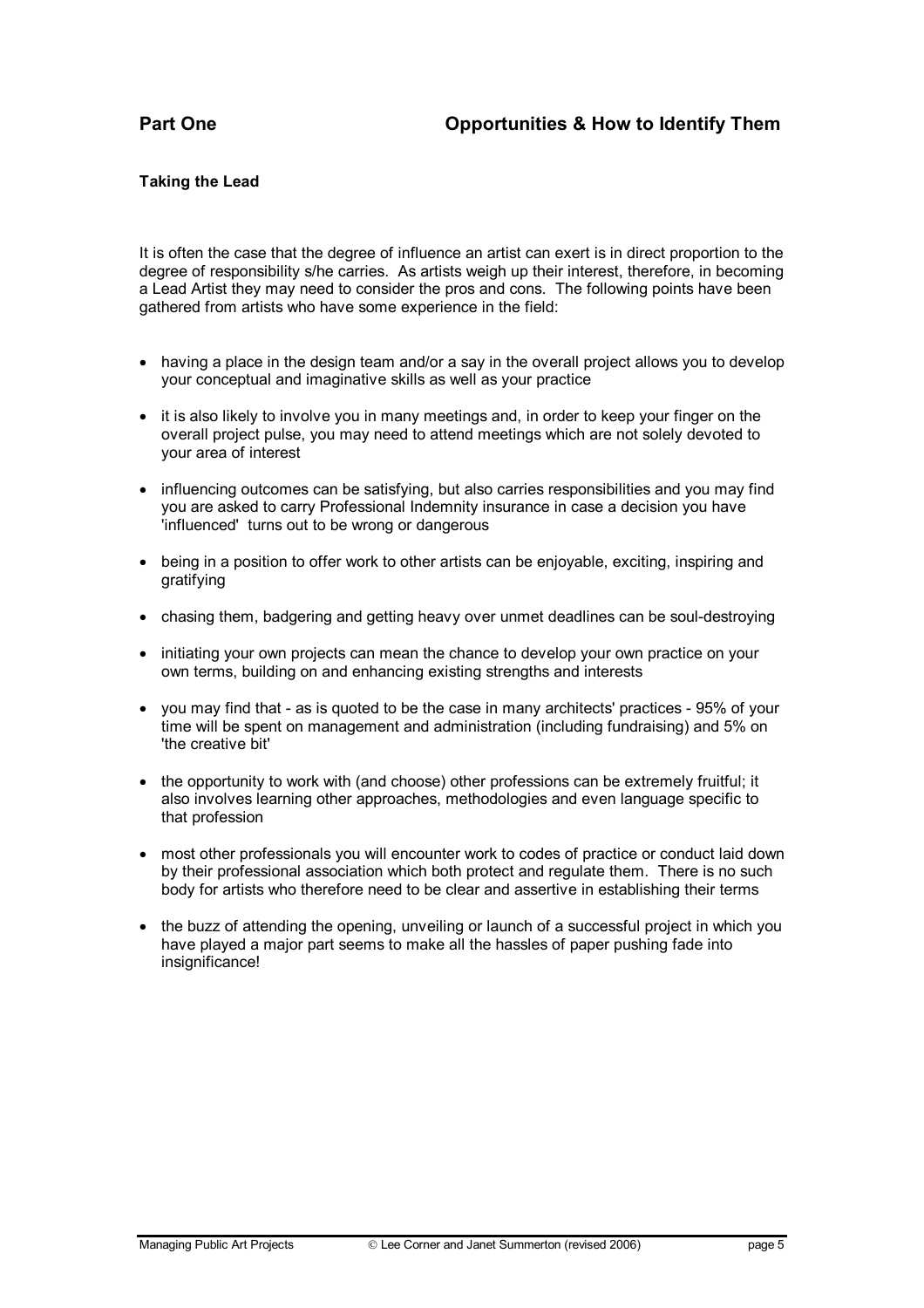#### Preparing for Opportunities

Identifying and taking advantage of opportunities requires people to be proactive, taking the initiative to connect with potential partners. Or as the Vietnamese proverb says:

> A man must sit on a hillside for a very long time with his mouth open before a roast duck flies in

Edward De Bono, in his book 'Tactics, The Art and Science of Success', distinguishes between "opportunity seeking and opportunity spotting". In our context opportunity spotting is following a publicised need of others, such as a contest or a tender for a specified piece of work. Opportunity seeking, on the other hand, involves you finding a likely site, partner, activity where you feel it would be appropriate to propose a public art project.

While we all believe in 'luck', it has usefully been defined as a combination of preparedness and openness. Are you prepared for, and open to, taking and creating opportunities? This might involve making the time to research the field, equipping yourself with appropriate and up-to-date knowledge, and having a sound understanding of how you work and what you're interested in.

What do you know about:

- sources of information
- who knows what
- understanding of how opportunities arise
- developments and trends

Are you set up to:

- record ideas, possibilities
- develop opportunities
- reflect on past projects
- build long term relationships
- keep records of useful contacts

Any potential opportunity needs to be analysed from a number of perspectives. First of all, what are the benefits? Of course, the financial aspects are important, but other benefits might be the chance to extend your work, raise your profile, work with people you respect.

Then the feasibility of the opportunity needs to be considered. You might need to ask yourself questions such as: is it consistent with my aims; does it fit in with my current schedule of work; does it suit my way of working?

The downside also needs examining. What might be the disadvantages in pursuing this opportunity; can you see any potential problems which need to be considered? Asking these questions may help you to decide to reject opportunities which have an inappropriate time scale or budget, an unclear brief, or which you intuitively feel have problems.

You may already do such analyses as a matter of course. If you do not, and feel this might be a useful area for you to develop, you might find literature on the techniques of decisionmaking useful. Some are included in the booklist.

It is very easy in the course of running a multi-faceted career which involves us in working with various groups of people, to lose sight temporarily of our own interests and direction and priorities. Day to day pressures can also prevent us from taking the time to spot and to follow up opportunities.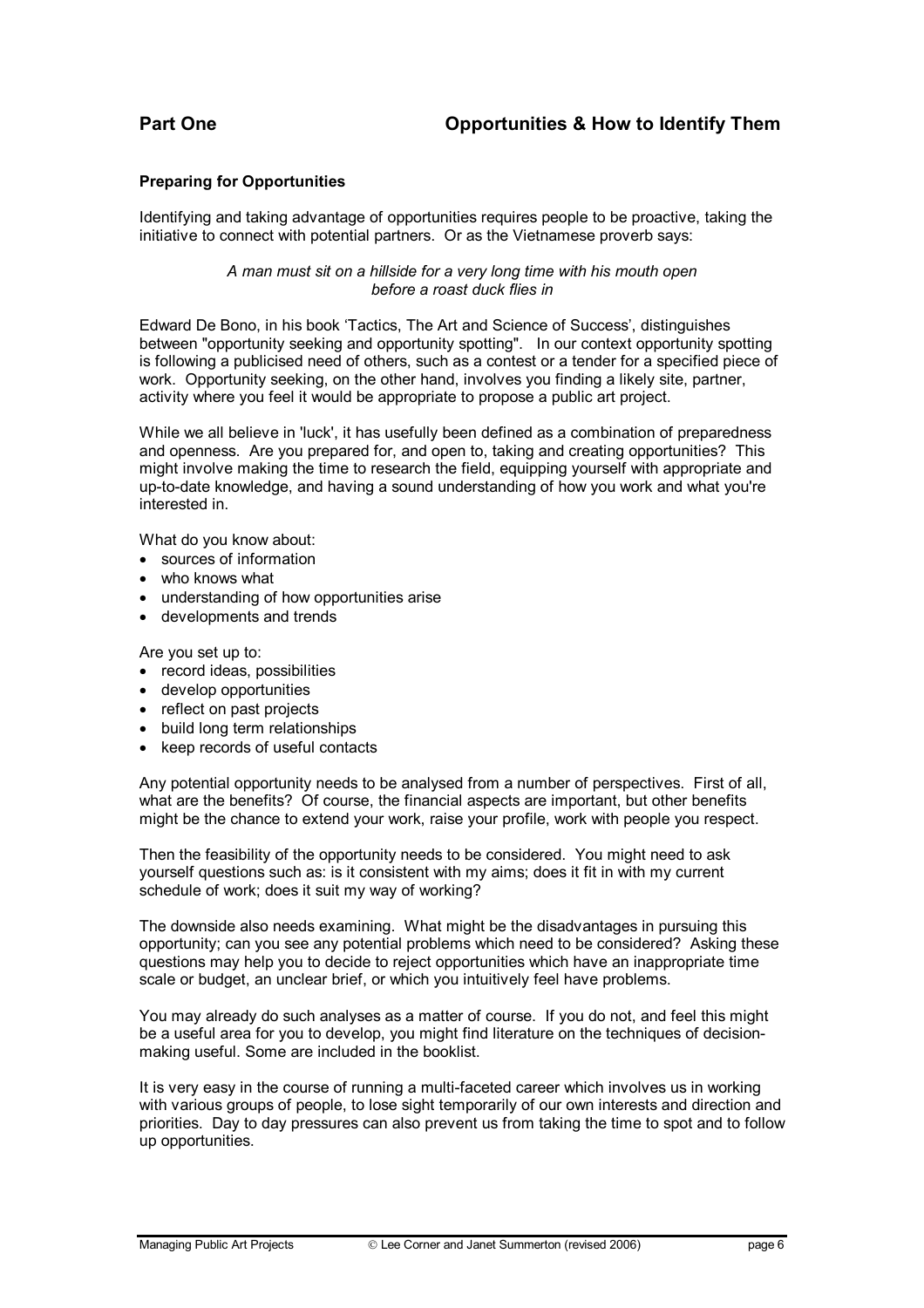The five exercises which follow are designed to be useful for reviewing where you are, and where you are heading. This review process is worth repeating every few months, or at least once a year.

#### You and Your Work

For most artists the working week does not comprise regular hours engaged on one discrete activity. The majority of artists manage to earn their living by having what is now described as a portfolio career. Portfolio working is a phrase to describe the practice of doing bits of work in different places for different people. For many artists this might include occasional workshops or residencies, regular teaching, one-off commissions, supplying a shop or gallery, and any number of non-art related employments.

While the development of ideas and production of 'things' might feel like the 'real' work, various working practices involve much more. Knowing what you do and how much time it takes can often help in the assessment of whether a new opportunity is actually viable.

A diagram can be a useful way of mapping out complex and interrelated ideas and concepts. Tony Buzan coined the term Mind Maps in his book Using Your Head to describe this activity of using non-linear methods of examining interrelated ideas. We have used this idea to show how an artist with a portfolio career, undertaking a variety of work and activity might illustrate their practice:



One of the purposes of this exercise is to show the interrelatedness of different kinds of activity in achieving one goal - for example, the dependence of creation and production on planning, management, administration and promotion.

You may find it useful to do this exercise for yourself, mapping out the elements of your professional practice. Think about the time you spend on each in an average working day or week, and try to allocate percentages to them accordingly. For example, if you usually work a 60 hour week and you teach for 5 hours put 8% by teaching. Don't forget to include your preparation time, marking, related administration etc.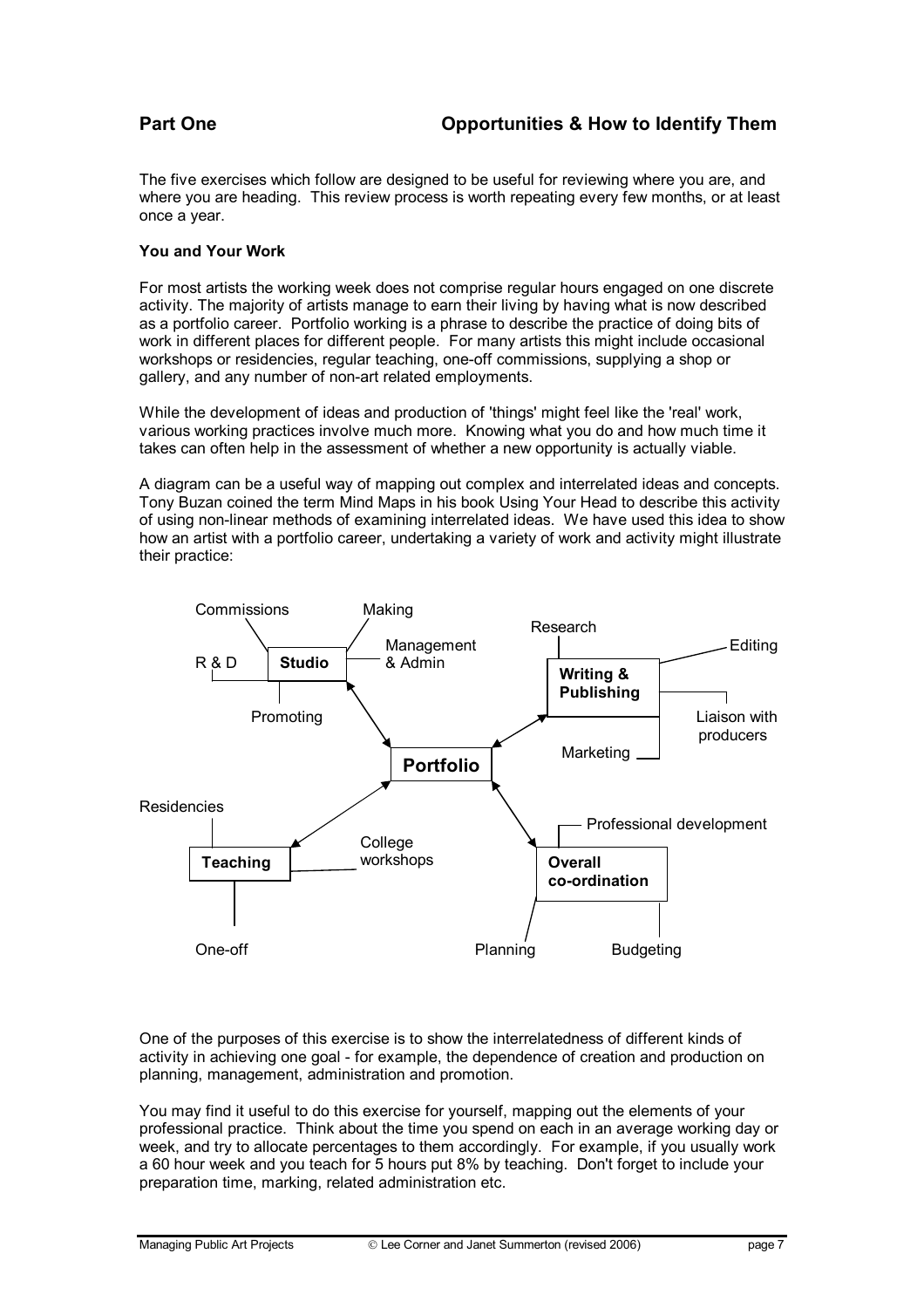#### Developing Your Strengths

Whether or not we can successfully take advantage of opportunities will depend on both internal and external factors. The internal factors are those which relate to our skills, experience, knowledge etc - our strengths and weaknesses. The external factors are those which relate to the outside world and could be anything from the location of the opportunity to the likely competition. It can be useful to assess projects you are attracted to against these criteria. It can also be useful to use this exercise for taking stock of your position from time to time, especially if you like to plan ahead.

Think about your work in a public art context and jot down some notes in each of the boxes below.

| <b>STRENGTHS</b>     | <b>WEAKNESSES</b> |  |
|----------------------|-------------------|--|
|                      |                   |  |
|                      |                   |  |
|                      |                   |  |
|                      |                   |  |
|                      |                   |  |
| <b>OPPORTUNITIES</b> | <b>THREATS</b>    |  |
|                      |                   |  |
|                      |                   |  |
|                      |                   |  |
|                      |                   |  |
|                      |                   |  |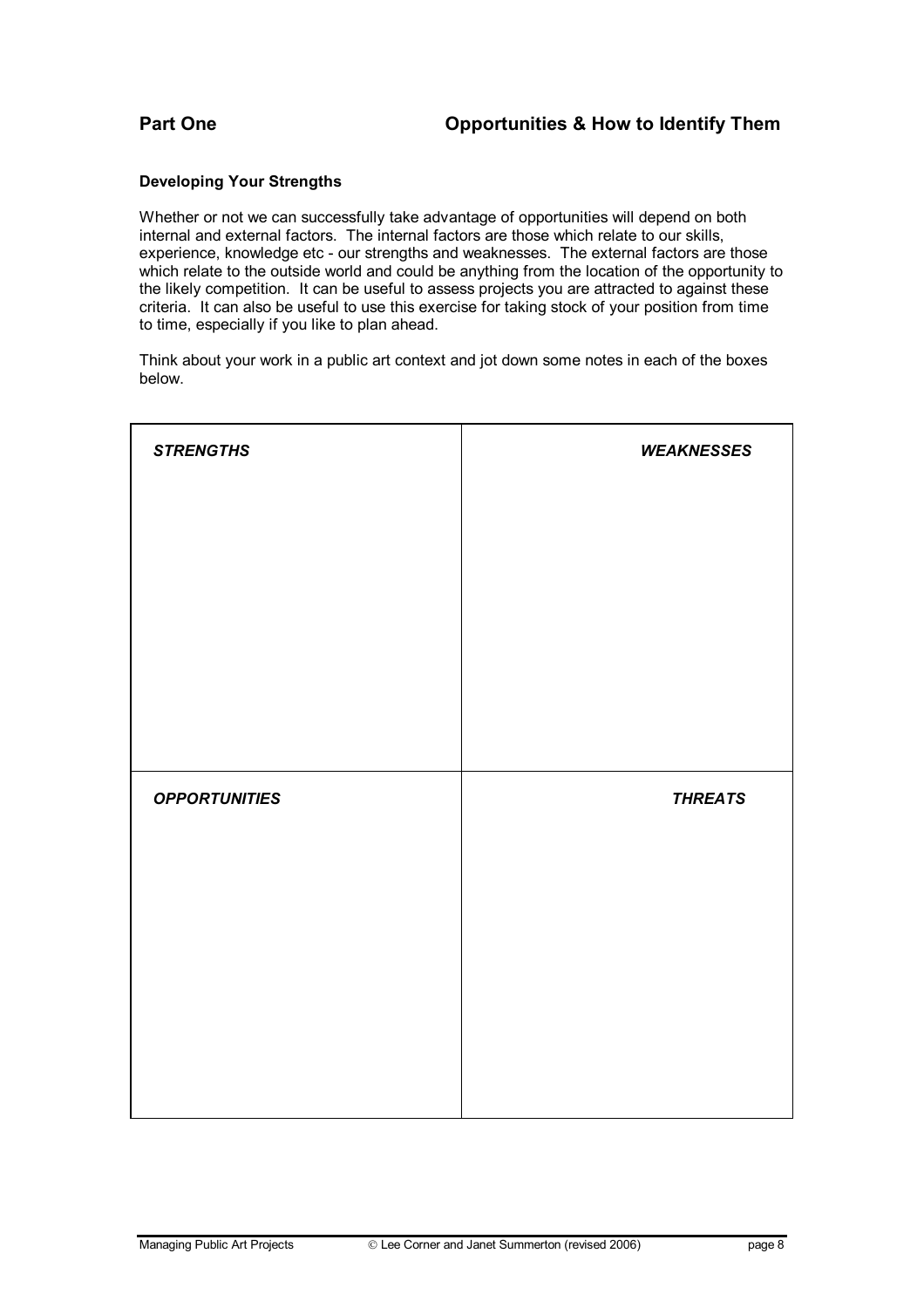#### Planning Ahead

Most self-employed people experience the panic of having to say yes to every opportunity which presents itself through fear that it might be the last, and we'll never earn again! If we don't try to moderate this fear we can end up doing things that we don't really like and resenting not having the time to do what we want.

It can be useful to take some time, every now and then, to think about where we want to be and what we need to get there. This can help in being clear about the kind of work we want to pursue and the quantity of work we feel comfortable handling at any one time.

In the boxes below, fill in your aims and set some objectives to help you to reach those aims. While an aim can be quite loose, it's helpful if an objective can be quite tight. Think in terms of an objective being specific, measurable, attainable, realistic and time-based.

| Short Term aims: What you hope to do in the next year<br>$\mathbf{1}$ | <b>Objectives</b> |
|-----------------------------------------------------------------------|-------------------|
|                                                                       |                   |
| $\boldsymbol{2}$                                                      |                   |
|                                                                       |                   |
| Medium Term aims: What you want to achieve in 3 years                 | <b>Objectives</b> |
| $\boldsymbol{\mathcal{L}}$                                            |                   |
|                                                                       |                   |
| $\overline{2}$                                                        |                   |
|                                                                       |                   |
| Long Term aims: Where you want to be in 5 years                       | <b>Objectives</b> |
| $\boldsymbol{\mathcal{L}}$                                            |                   |
|                                                                       |                   |
| $\overline{2}$                                                        |                   |
|                                                                       |                   |
|                                                                       |                   |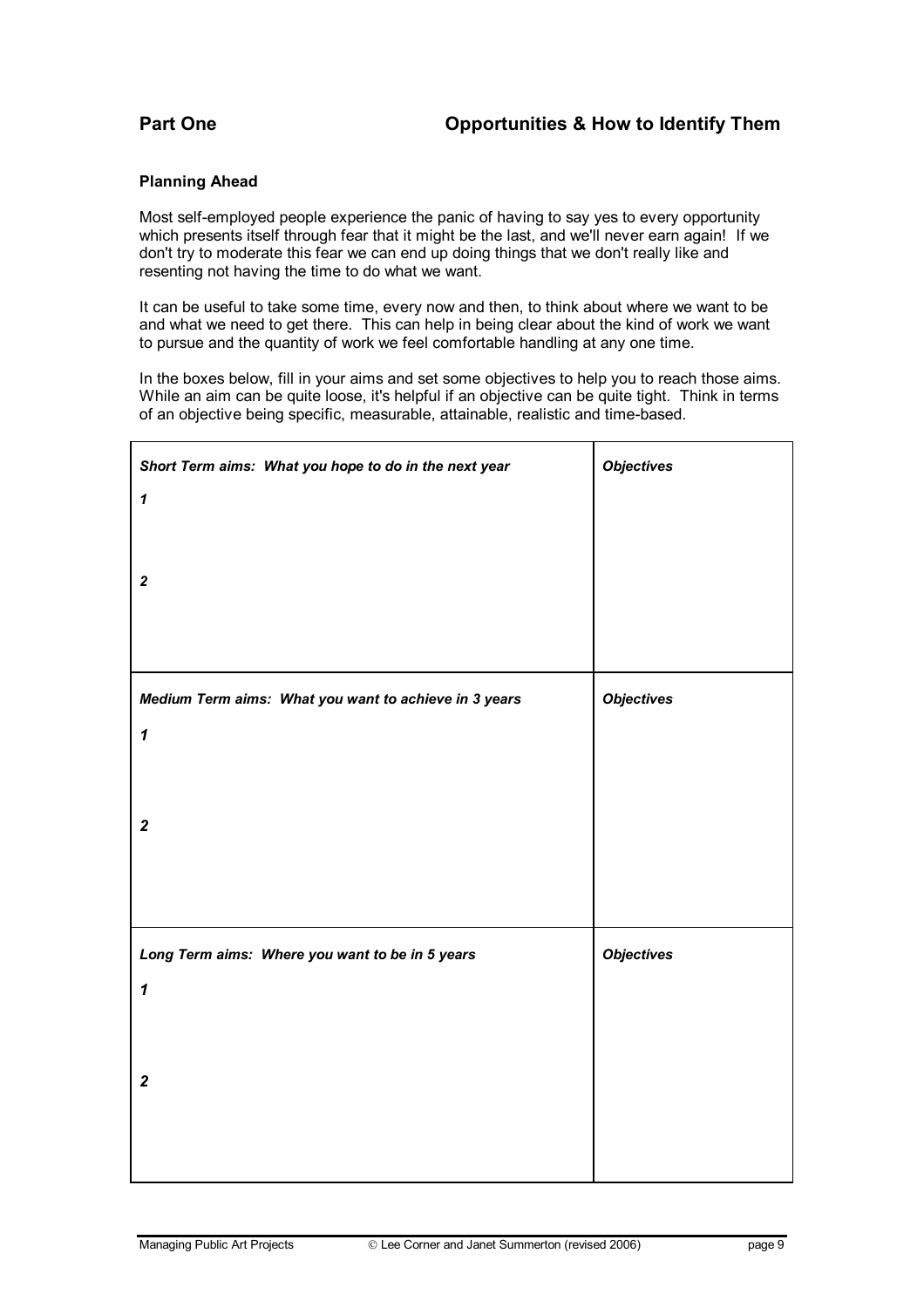### Assessing the Opportunity

When we see an ad for a commission or get a brief sent through the post we will make our first decision as to whether or not to pursue it - consciously or sub-consciously - on the basis of our response to a few key words or phrases. Do you know what you respond to and why? Do you find out as much as you can before you make your decision? When you make your decision are you fully informed? Sometimes it seems hard to justify spending a lot of time on the speculative activity of researching and writing a proposal, but it can save wasting time later on.

Using your usual sources of information on opportunities listings, note the words which make you think instantly yes or no. They may be artform, location, fee etc. Where you have identified a yes, go on to note what additional information you would require before investing the time in making an application or drawing up a proposal. You may like to compare your checklist against that below.

- Is the money there? Is there any indication that the monies for this project have been secured or are they being/to be raised? Who by? Does the experience or status of the commissioning body reassure you?
- Is the money enough? The commissioners may have expertise but you have experience. In your experience can that be done for that amount?
- Is their selection process transparent? Do you know who will select, how and when? Do you feel confident that there is a sufficient range of knowledge and expertise?
- Is the timescale realistic? Again, in your experience, can that be done by then?
- Is it clear whether there are any additional duties/responsibilities? Are you going to have to run public workshops or consultation meetings? Or put up a work-in-progress exhibition in the local library?
- How flexible are they? If they really are set on a water feature there's no point in trying to persuade them to take an interactive video...... on the other hand......
- How flexible are you? Don't make assumptions that because, for example, they're a local authority they won't be adventurous.
- Who is in charge? Where does the buck stop? Who pays the delay penalties? Who contracts the contractors?

This is not a comprehensive list, but a starting point to which you can add from your own experience, that of colleagues and friends, and from publications.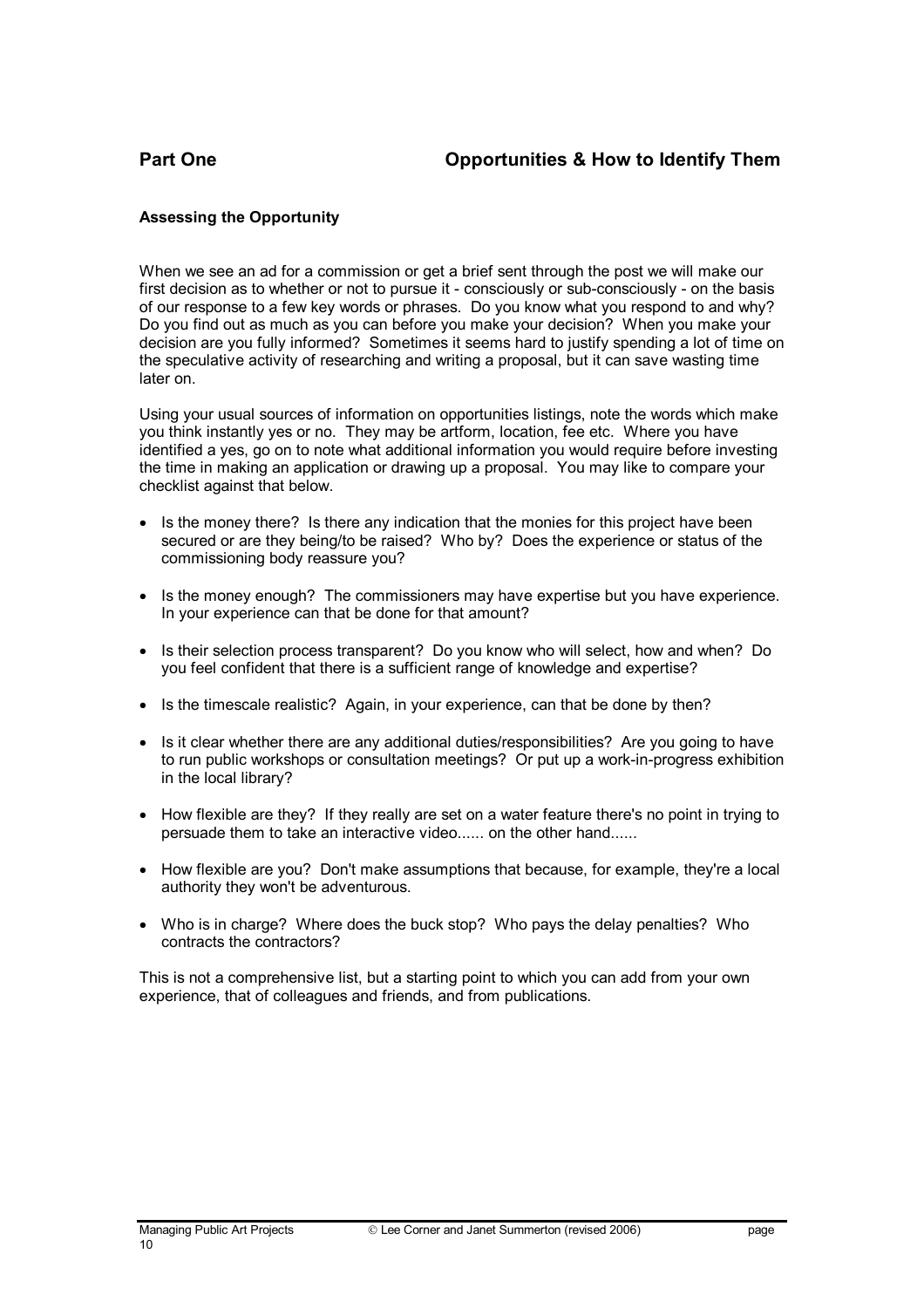### Appraising Your Contacts List

Our experience would indicate that more people get work through existing contacts than any other source.

Keeping in touch is, therefore, crucially important.

You will have already built up a number of useful contacts in the course of your work. Do you:

keep a database, card index, address book with their details send them information about your current work send them invitations to events, private views etc phone them to let them know that you are seeking/available for work send them post cards of your work for them to use ask them to pass your name on to other interested parties

You may find it useful to make a list of people with whom you have had professional contact and to consider whether you make effective use of them. Who are they? Arts Council England Regional officers, local authorities, public art agencies, architects, other artists, developers? Are there gaps in your list which might alert you to the need to develop new contacts? What action do you need to take?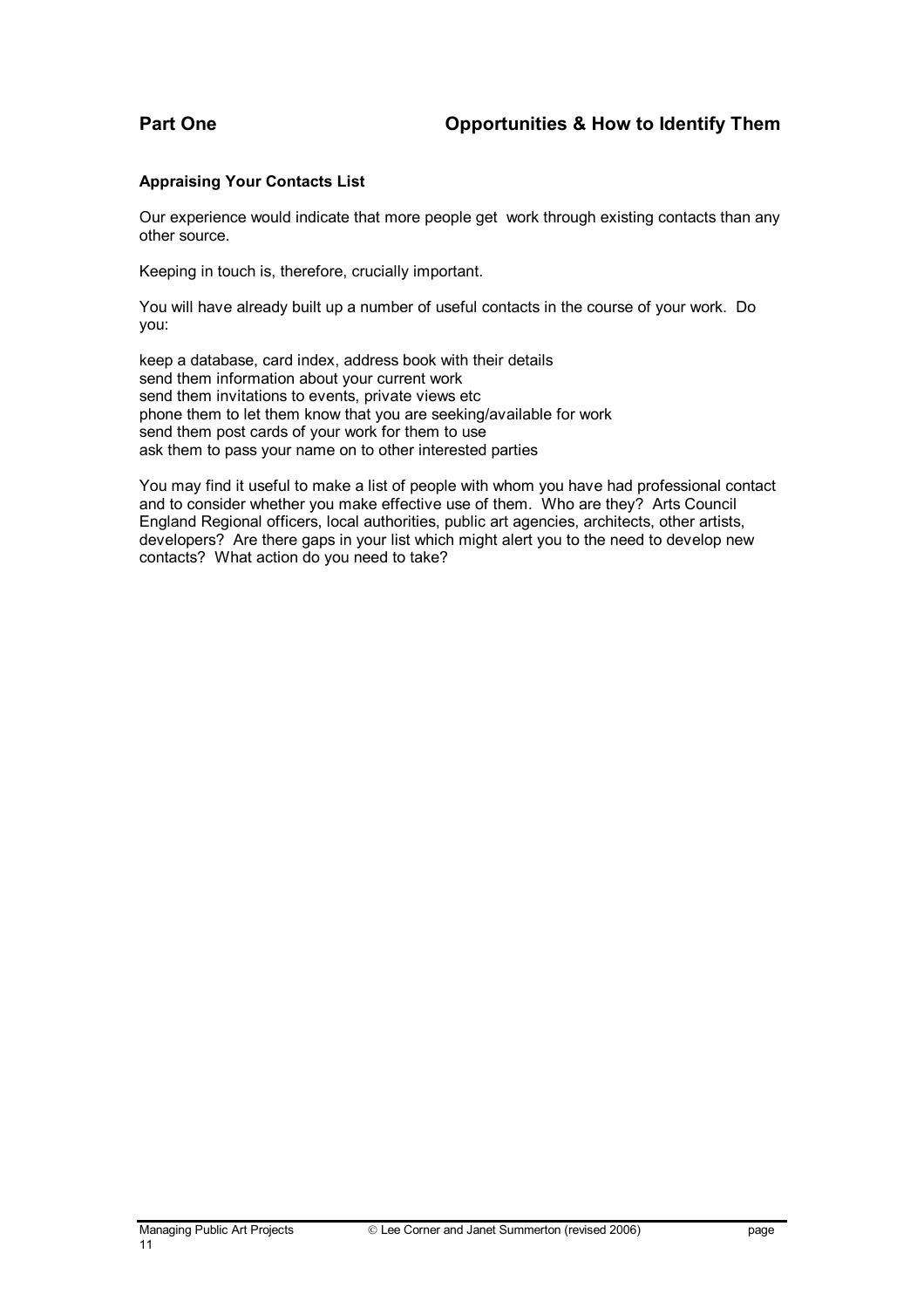- Communications Basics
- Key Points regarding Promotion and Presentation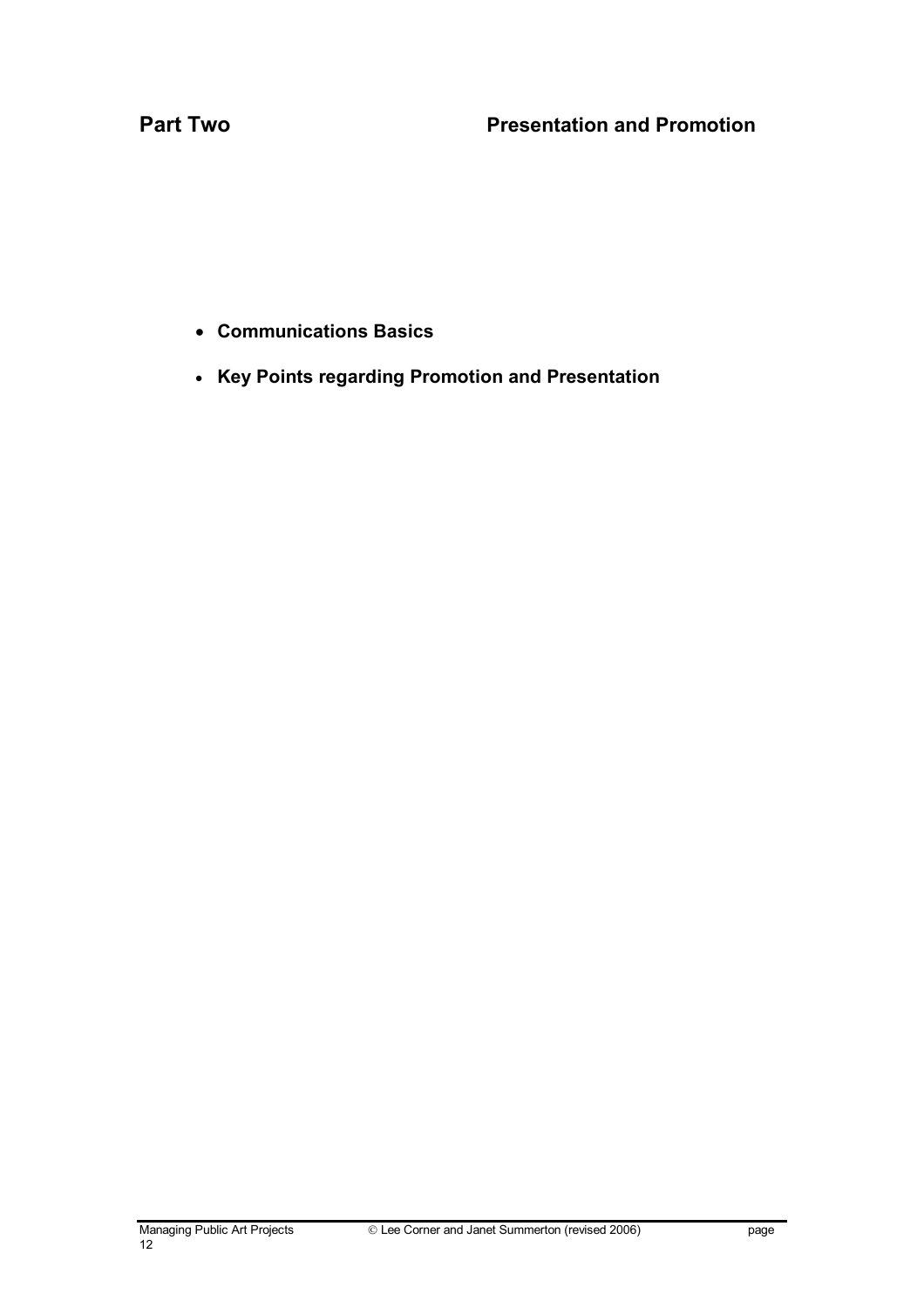#### Communications Basics

Presentation and promotion are words we all use in slightly different ways. For the purpose of this discussion we are interpreting them to mean both conscious methods used to communicate with others - such as through printed and visual materials - as well as personal presentation style.

You may already have discovered that the quality of work by itself is rarely the sole deciding factor by which public art clients and commissioners select artists. Apart from the specific promotional tools we employ, every time we open our mouths or close them, we are sending a message by which others will judge us. This may well be an area of your practice in which you feel quite confident, but the intention here is to draw attention to its importance, as well as to highlight and review various aspects.

Attention to the details of promotion and presentation can help to win public art contracts. As Deanna Petherbridge wrote in Art for Architecture,

"Presentation of material is of the utmost importance. Many artists subscribe to the view that the quality of the concept is paramount and therefore it will shine through a sketchy presentation. However a jury will be prejudiced against an artist who makes a shoddy presentation as an indication of lack of care and organisational skills."

Good presentation and promotion are based on having a clear understanding of what you are offering and to whom. In order to work effectively and consistently in the public arena, this dual focus is necessary. Unlike some other forms of visual arts practice, your knowledge of, and sensitivity to, the particular perceptions of potential clients and the public is crucial. However, this does not mean losing sight of the quality of your work or the expertise you can bring to arriving at a creative solution in response to a brief.

Thus it is essential that you strive for and maintain clarity about:

- the potential of your own work and expertise
- the expectations of those who are in a position to commission you
- the contexts in which you are hoping to work

Each stage of presentation and promotion should help others to make a decision, which will lead, ultimately to you being hired or commissioned. To take up Petherbridge's point above, the potential commissioner is not just looking for confirmation that you could do the job but for less tangible qualities which might indicate that you are:

- confident and capable
- imaginative, reliable, responsible
- knowledgeable and skilful
- flexible, responsive
- a good communicator, sympathetic to others needs, priorities and ways of working
- someone who sticks to deadlines
- a thorough planner
- someone who accepts and gives advice
- someone who can set and stick to a budget
- someone who likes to work with people
- someone who could inspire others
- someone with a clarity of vision and an ability to encapsulate an idea in ways which others can easily understand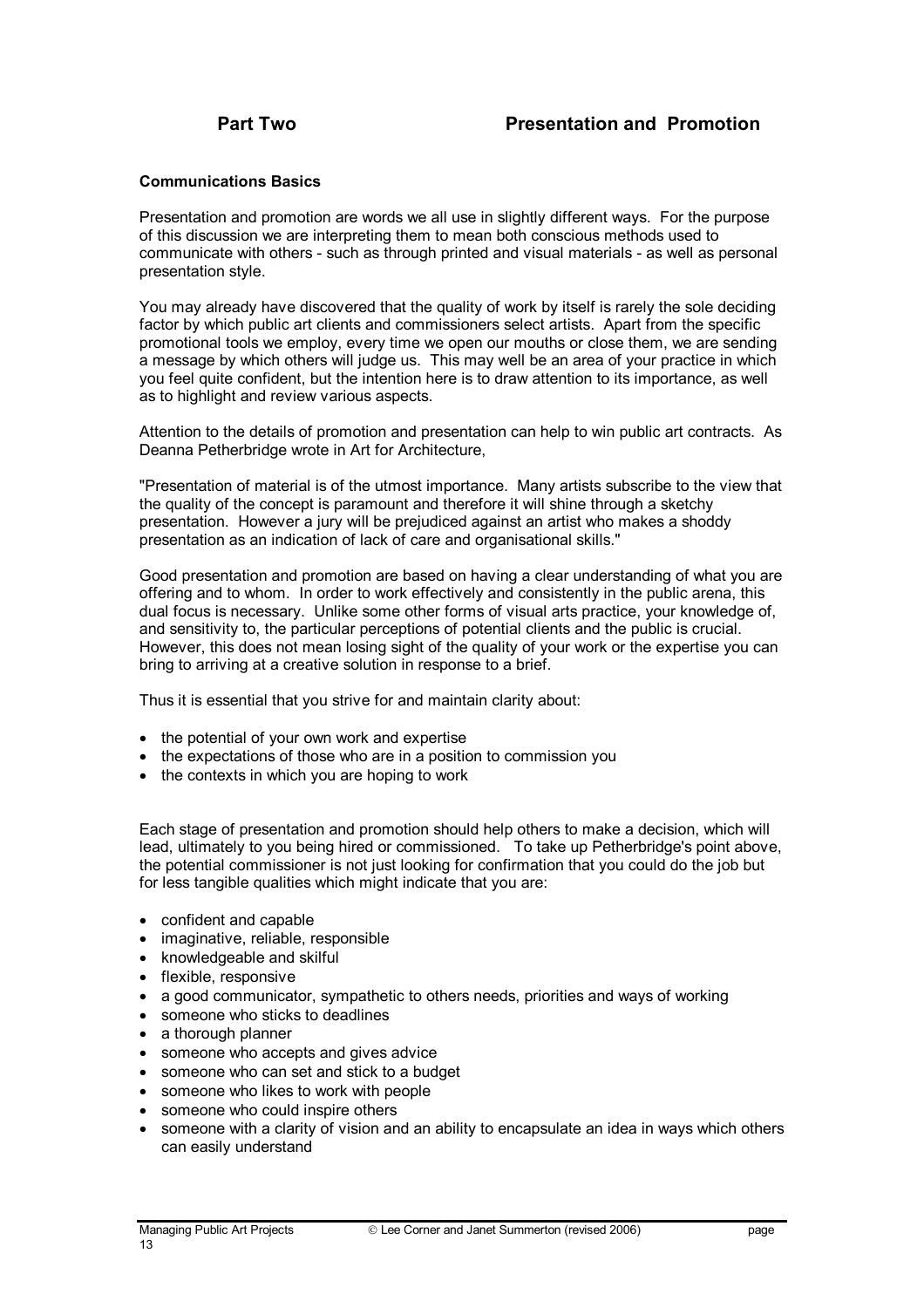#### Key points regarding promotion and presentation

Whatever you present, the 'package' should suit the purpose, be it to introduce yourself for the first time in a speculative fashion, to respond to an open or limited competition, or in answer to a more specific invitation.

Sometimes very specific and limited information is asked for - possibly a CV and images. In other situations you will have the scope to include more information, such as material representing previous work - catalogues, digital images, press cuttings etc.

The most effective presentations are those which show they have been thought out specifically in relation to the purpose and the recipient. A clear statement saying what has attracted you will indicate that you have really thought about this project. Never assume that you will be advantaged by providing more than you have been asked for - it might have the opposite effect. You also need to consider the culture of the commissioning or host organisation: is it the sort which needs to know the sources of your inspiration, or the sort which needs to know your reputation for delivering on time and within budget?

All this suggests an investment, primarily of time, to think through what is likely to be most appropriate and effective to the purpose in hand. The investment might also be financial when particular attention needs to be paid to the quality of printed and visual aspects of proposals. Good practice would suggest that presentation and promotion should be tailored to suit individual situations, and that it should be the best you can afford in preparation time and in financial expenditure.

Through the quality and style of their presentations, artists set the scene for negotiating the best possible position for themselves. They begin to articulate their expectations for the working conditions, professional relationships and fees they believe appropriate to their experience and expertise.

#### Check List

- Do you have a selection of top quality images in various formats to select from?
- Do you select images which have a resonance with the proposed project?
- Do you annotate them adequately and provide a reference list?
- Do you keep a complete and current CV as a record?
- Do you provide shorter relevant career statements, tailored to individual situations?
- Do you ensure that your artist's or career statement is easy to read and understand?
- Is your information concise and coherent?
- Does size suit purpose?
- Is the message clear?
- Does it show confidence, capability and clarity of ideas?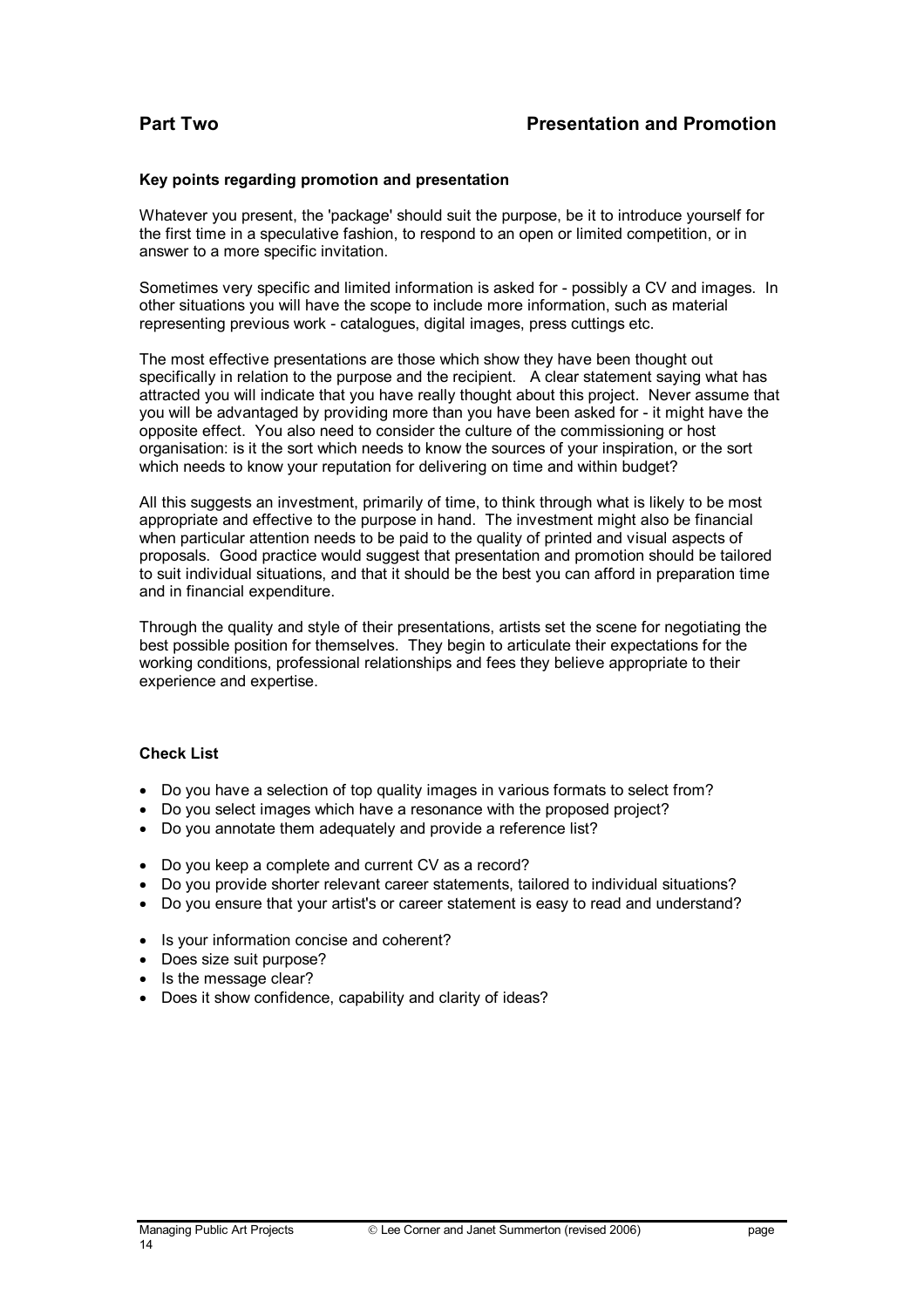- Team Work
- Conflict, Negotiation and Assertiveness
- In summary: key points for understanding team working
- Equality of Opportunity
- Management Practice
- Time Management
- Contracts and Written Agreements
- Copyright
- Financial Management
- Costing Your Time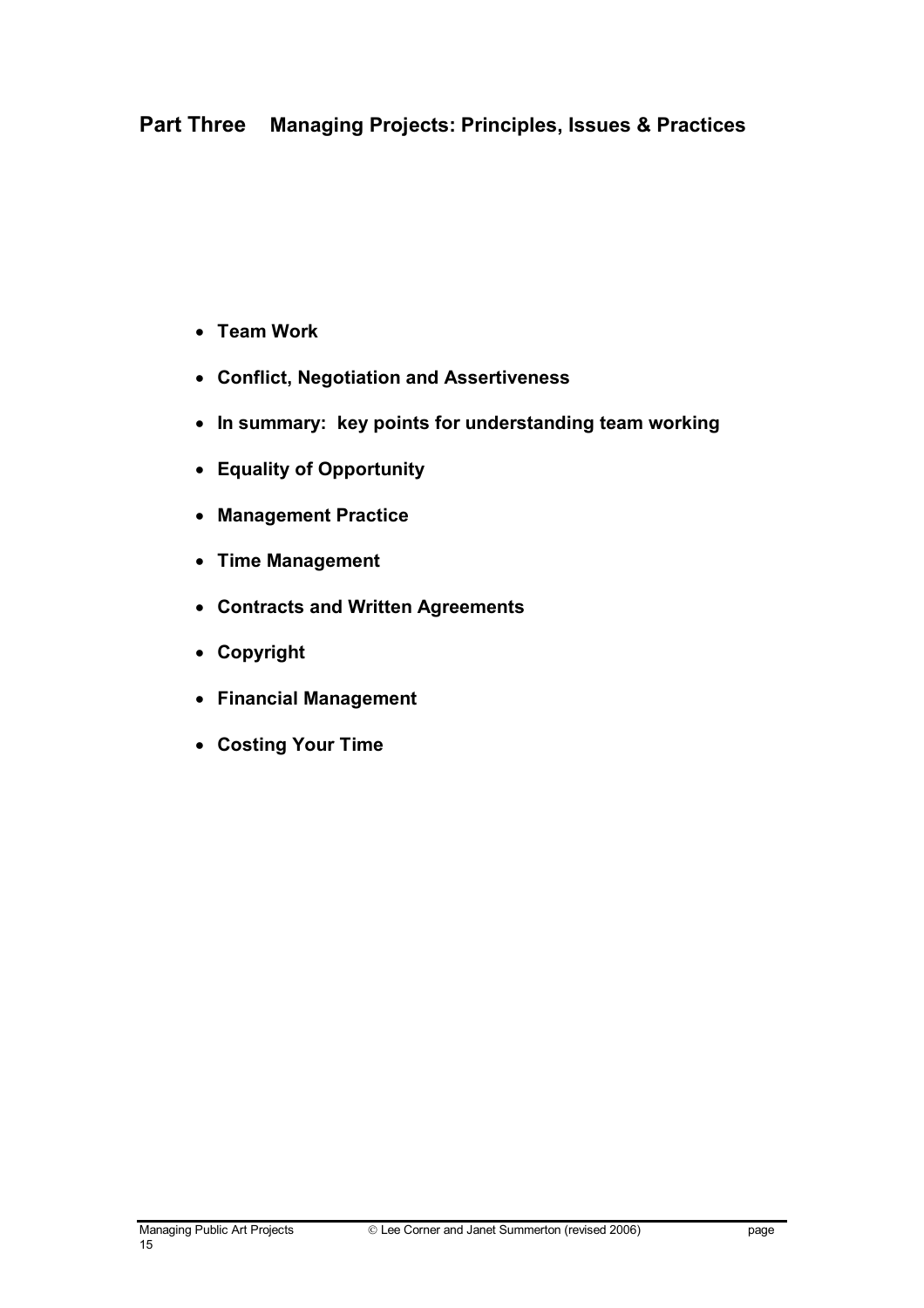#### Team Work

Public art projects are, by nature and like most arts projects, unique and non-repetitive. They usually have a specific objective, to be completed within certain parameters, with funding limits, and defined start and finish dates. The management challenge of these projects is often to be found in the fact of people coming together to work together, sometimes intensively and usually temporarily. Moreover, these are usually people with different kinds of expertise who are also working simultaneously in other settings on other activities - with any number of contact points!

A key concept of management theory is that of the inter-relationship between getting the task done and attending to the human aspects of the activity. We all tend to assume that if we are part of a group trying to complete a project, we can focus on the tasks, and assume that there will be no serious 'people' problems which we will need to deal with. But as most people experience, human relations can be put under a great deal of strain in the process of turning dreams into reality.

Problems often arise because inadequate time has been given at the beginning of a project to check out different expectations and assumptions, roles and responsibilities. And in light of the range of professional activity involved in many project teams, it is essential to compare and appreciate different ways of working. If you think of some of your peers, you will undoubtedly identify many differences in styles of thinking, methods of making decisions, attitudes to using time, working pace, style of communicating, ways of managing stress or dealing with different opinions. These and other differences are amplified in the professional mantles people take on, whether as artist, architect, planner etc. Artists involved with public art practice soon find that they need to appreciate these differences and to articulate their own assumptions and working practices.

Good practice in project management requires meticulous attention to the human aspects, as well as getting sound management structures and systems in place.

The most effective public art project teams usually have the following characteristics:

- Initial clarity regarding what the anticipated end result is to be
- An understanding of what needs to be done, when, by whom
- Mutual respect amongst the group of each individual's contributions to the task
- Agreement amongst the team about the level and periods of individual's involvement
- Agreement to make the time to monitor and track progress
- Agreement to work towards creative compromise

These points are part of a process of clarifying both the 'moral' and legal contracts which can help ensure productive and constructive project work.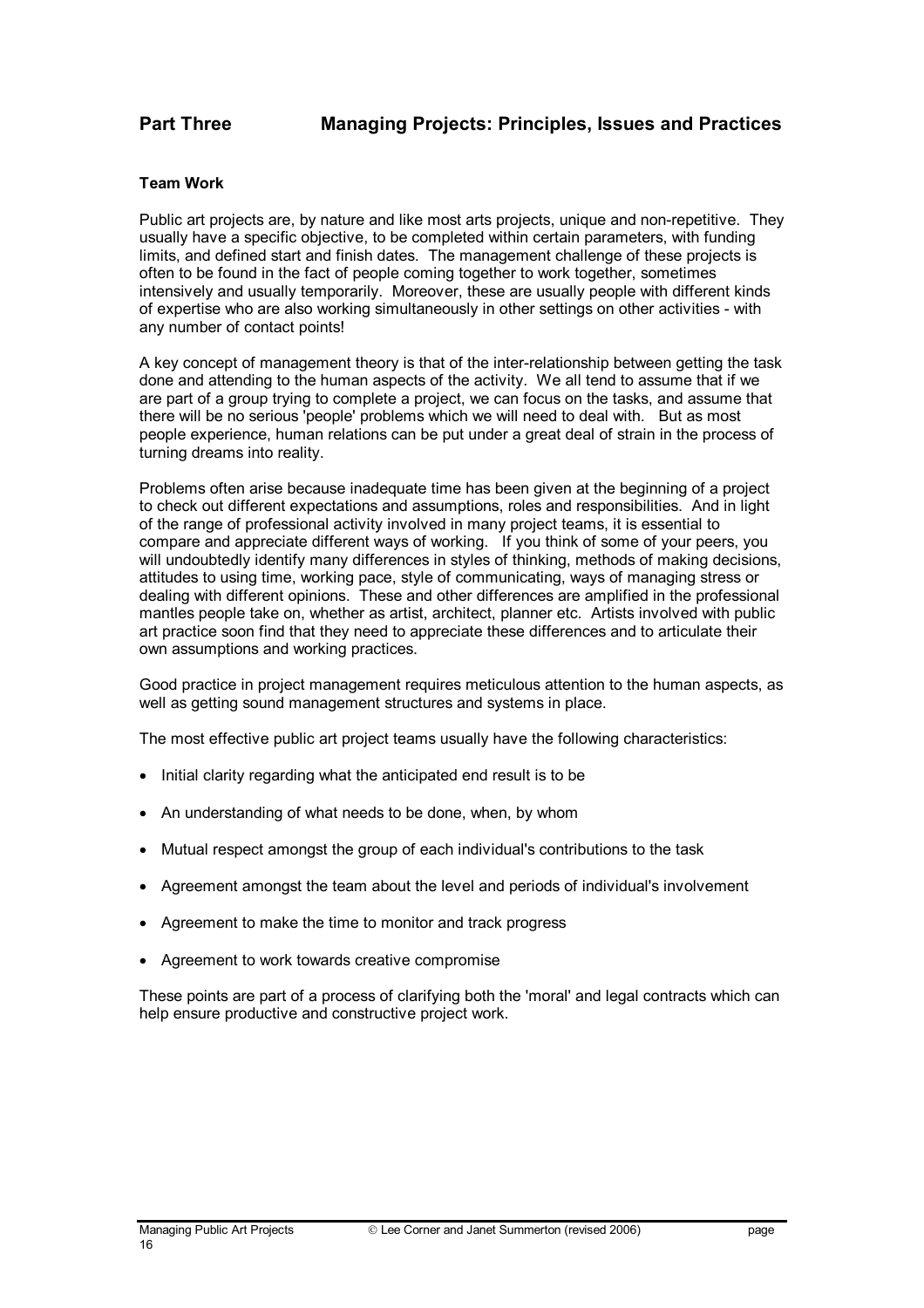#### Conflict, Negotiation and Assertiveness

Conflict in all working groups is inevitable, but it need not be destructive. Different perceptions and ways of working can result in fruitful new insights and ways forward. Compromise can be stimulating and creative rather than demeaning. What is important is to minimise the negative impact of conflict or disagreement on the ultimate purpose of the group.

A useful framework for considering these human aspects of management can be found in the literature on assertiveness (see booklist). In a professional context assertiveness means being clear about your own position while understanding and appreciating the position of others. It is about fostering open and honest communication based on mutual respect. Assertiveness most usefully starts with honest self-appraisal and understanding, learning from past experiences about how we normally operate and what we can do to be more effective.

There are frequently situations in which you and another party - commissioner, contractor, architect etc - have apparently different goals but where you feel that a mutually acceptable solution is possible. In such situations it is worth negotiating. Negotiating is a process wherein two parties know what their ideal outcome is, what their bottom line is, and what might be acceptable in between. Moreover, each is willing to move towards a solution which will satisfy both parties. This is described as a win-win strategy, and although there are other strategies this is the model we would recommend in most situations. (Not least because we usually negotiate with the same people more than once, so a feeling of achievement on both sides is likely to make for a good starting point next time round!)

| <b>IDEAL OUTCOME</b> | <b>BARGAINING AREA</b> | <b>BOTTOM LINE</b> |
|----------------------|------------------------|--------------------|

Negotiating is a dynamic process, so any attempt to reduce it to written theory carries inherent weaknesses, but for this exercise it might be useful to look at four main stages.

The first is particularly important because it establishes the basis from which you will negotiate. It requires you to prepare, both by making sure that you are clear about what you want, and by finding out as much as possible about what the other party might want (and, indeed, might settle for).

To prepare effectively there might be information you could gather. For example, you want to negotiate the commission a gallery has said it will charge on sales of your work. Find out what other galleries charge; what the commission covers; whether they have negotiated commissions before. This information will help you to decide your ideal outcome, your bottom line and the bit in between which you might settle for, but it might also give you an indication of their bargaining area.

It is useful if, at the preparation stage, you can shed any unhelpful stereotypes you might be carrying! If you go into a negotiation believing that all gallery owners / landlords / buyers are out to rip you off, it makes it harder to find points of contact which could be mutually beneficial.

In the next stage you and the other party need to inform each other of the parameters of the negotiation. You need to encourage them to let you know what they want out of the deal and where their priorities lay. You want to offer them some idea of your priorities (but not your bottom line). You need to remember that it's not just what they say but the way that they say it, which will give you the best information, so watch and listen carefully!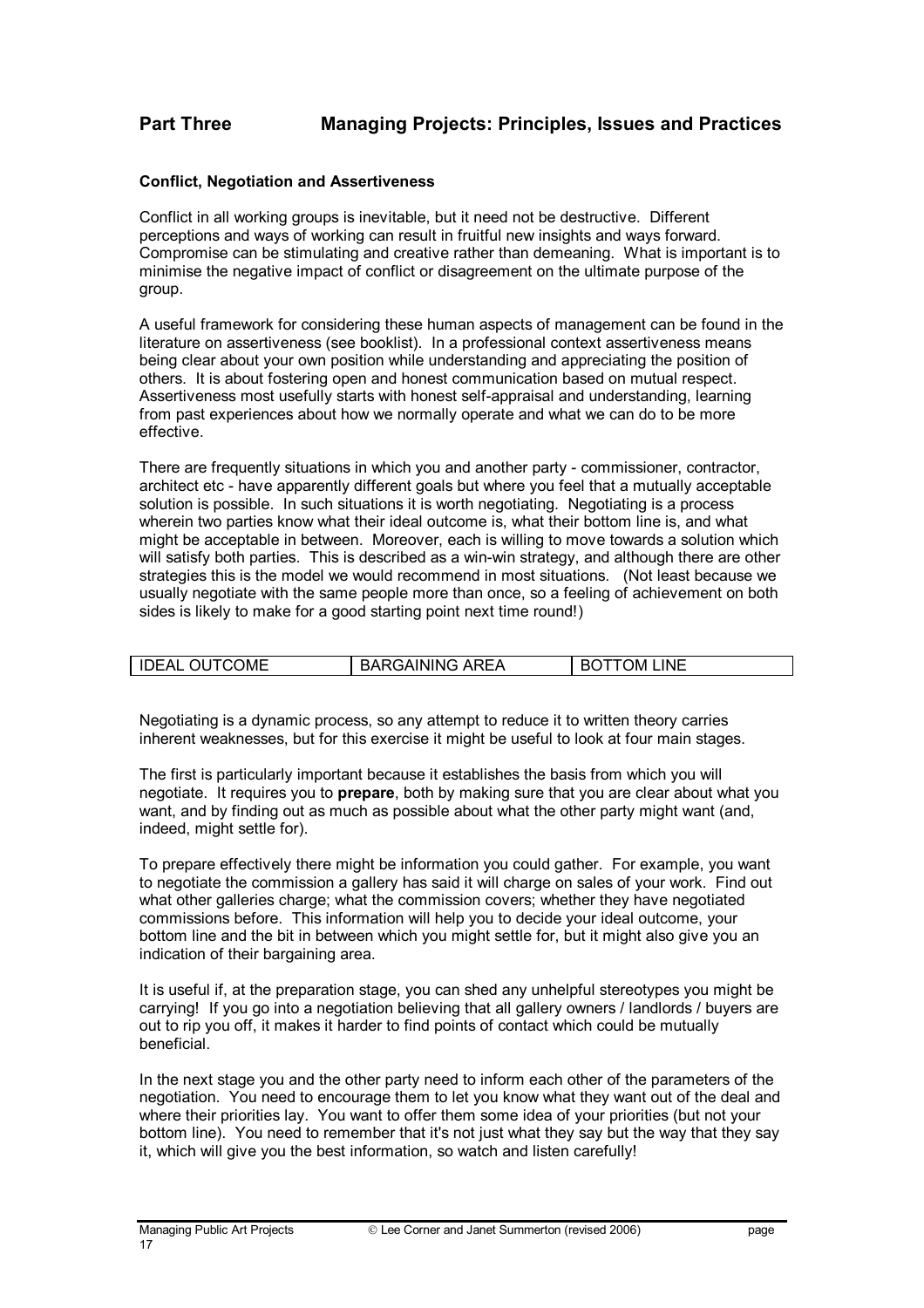Once you are beginning to be clear about those parameters you can begin to propose. "If you will consider reducing the commission charge, I will see if it is possible to make my own arrangements for the delivery of the work". The proposal stage is likely to be a series of conditional concessions made on either side - it is important not to commit yourself too early.

The stage at which you agree needs to be carefully handled. You need to feel that the most mutually beneficial deal has been reached: to agree too soon or too late could leave you feeling frustrated or, indeed, losing out completely. More importantly, once a successful outcome appears to have been agreed, just recap to make sure that you both share the same understanding of the agreement. Then write it down.

The principles of negotiation are well informed by the guiding principles of professional practice: respect and recognition for the other person's position; clarity and honesty in communication; integrity in seeking a mutually satisfactory outcome.

In most circumstances keeping calm, being assertive rather than aggressive and taking time to listen are more likely to produce a positive result than losing your temper or threatening.

You may find it useful to consider the circumstances and characteristics which have brought you to successful outcomes in negotiation. Equally you might think about those where it proved impossible to negotiate a 'win/win' outcome. Are there any ways in which you could have improved the chances of a successful outcome?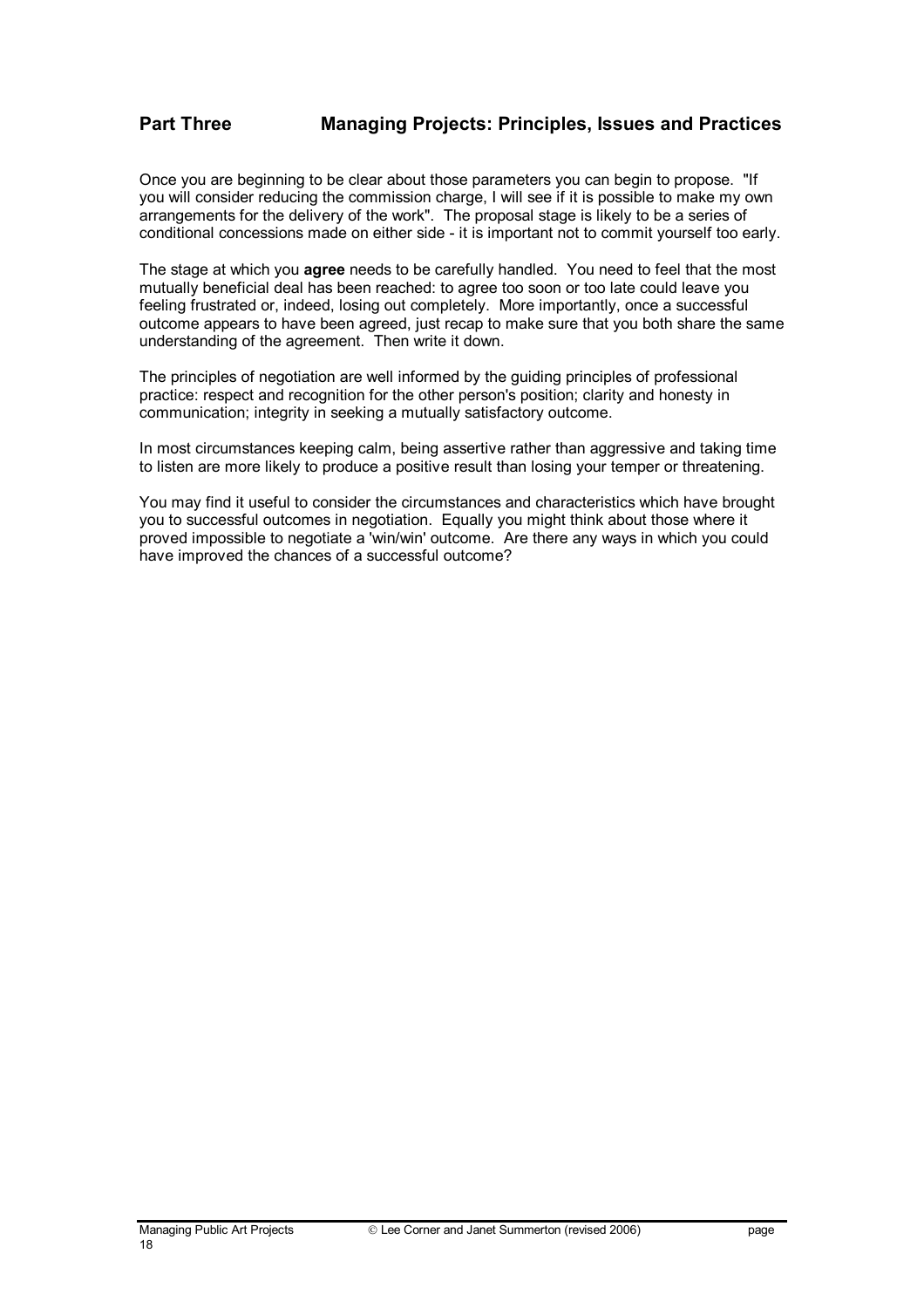#### In summary: key points for understanding team working

- Public Art project teams are usually task-oriented, temporary and formal
- Each person on the team is likely to have different authority based on the expertise they bring and the roles they are assigned
- Wherever possible, work to help establish good ground rules of mutual respect, and good clear communication and methods of dealing with disagreements
- At the outset, try to clarify roles and responsibilities and working procedures
- Monitor the structure and working procedures of the group

### Equality of Opportunity

In looking at equal opportunities in this context we are considering the widest possible access to the making and appreciation of public art. This means considering audiences who might feel excluded or alienated from contemporary arts practice as well as practitioners who might experience discrimination.

People experience discrimination for a number of reasons, most commonly because of their race, colour, ethnic origin, gender, disability, sexual orientation or economic status. Combating prejudice, discrimination and alienation is an individual as well as an organisational or collective responsibility. Therefore, whenever an artist finds her/himself in a position of influence s/he should take every opportunity to encourage practices, which are fair, equal and accessible.

If an artist finds her/himself under contract to an organisation - arts groups, local authority, agency etc. - s/he should endeavour to influence and encourage good practice. Most national and regional arts funding bodies and local authorities support equal opportunities and can offer you advice and support in this area. See also The Code of Practice for the Visual Arts (listed in the booklist).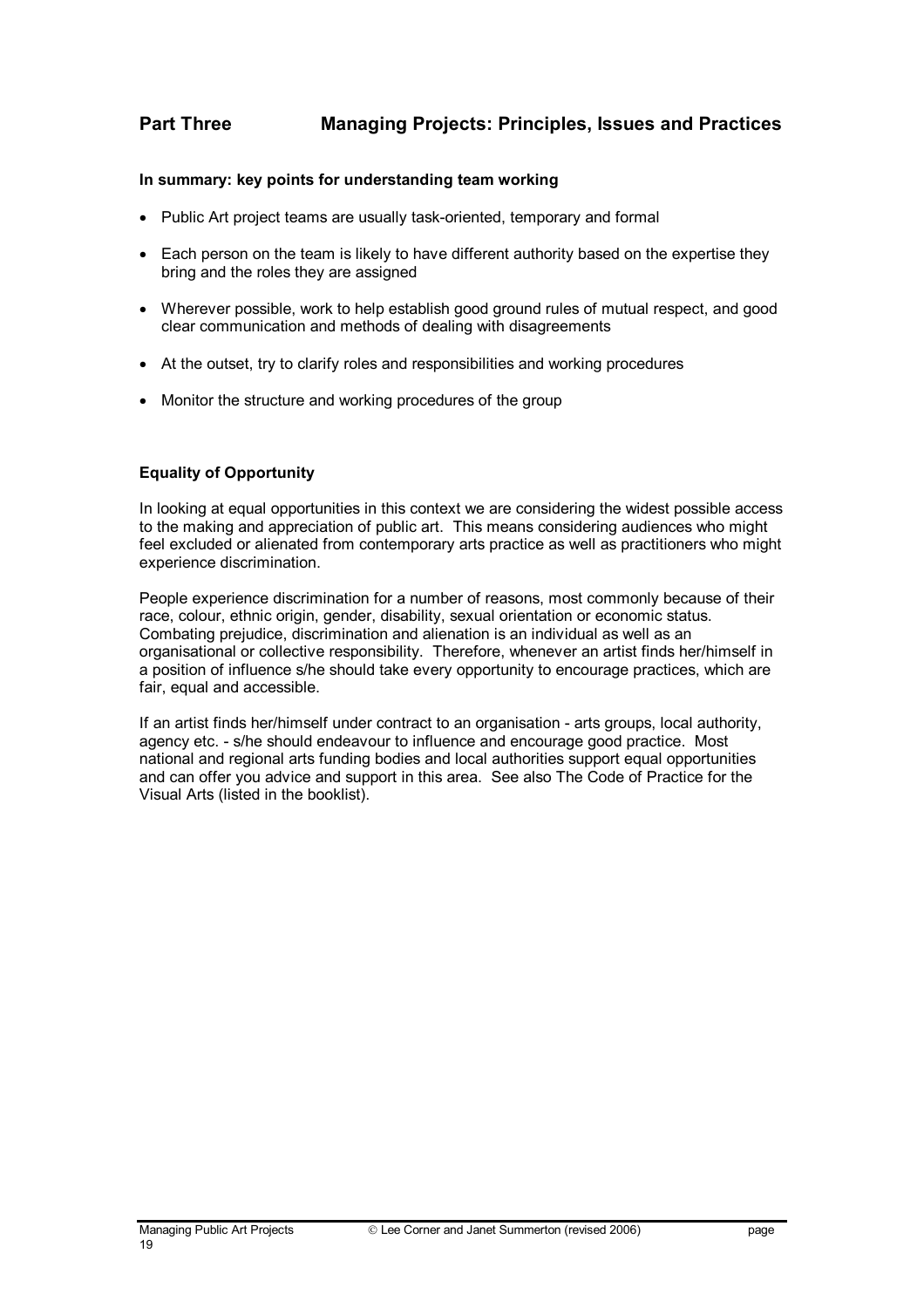### Management Practice

Public art project management is complex, and good practice requires finding ways of keeping track of a wide variety of activity including interactions with a number of other people. In some respects, managing the task-orientated aspects of the project is more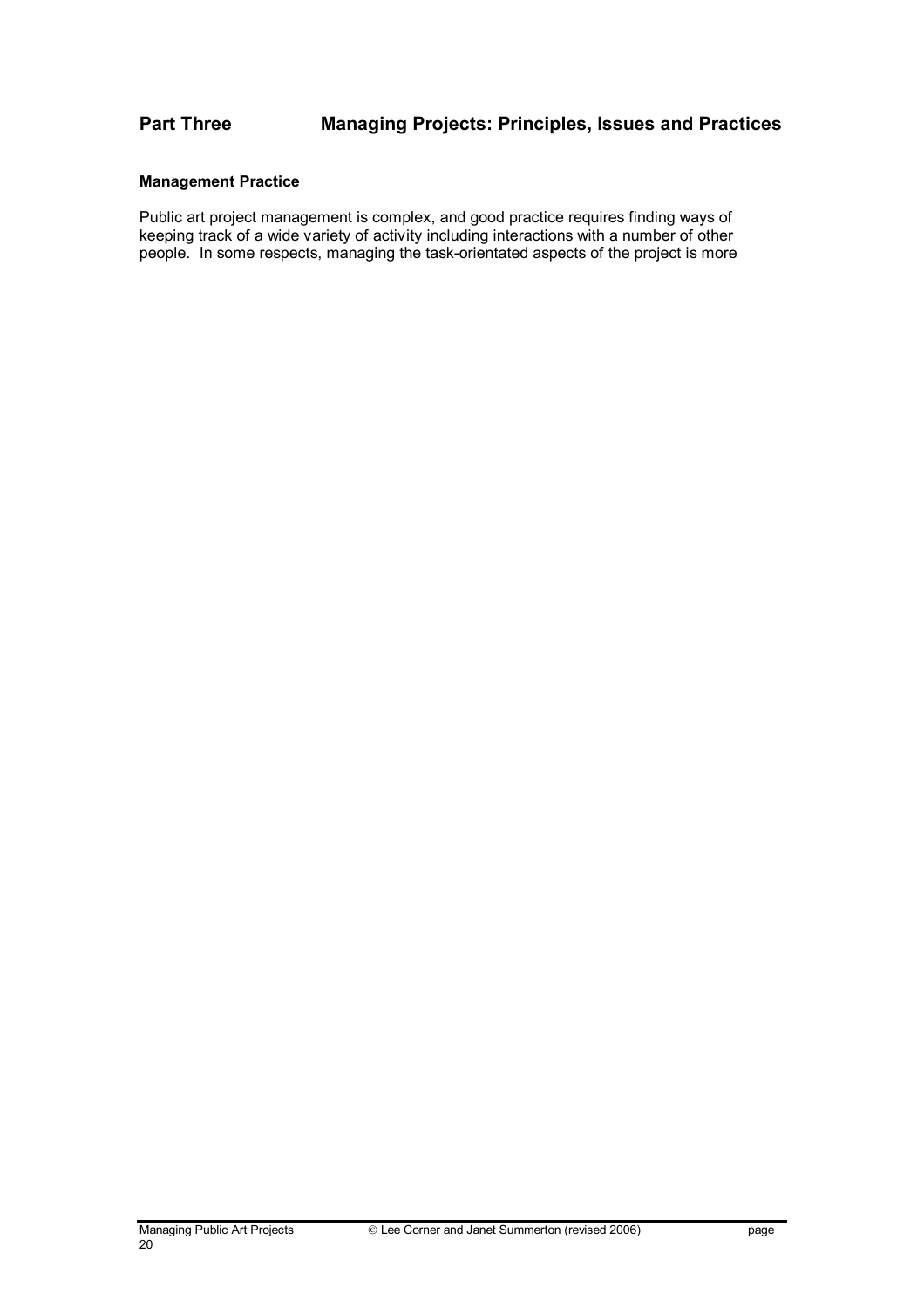#### Time Management

For a small minority of people managing time and tasks effectively comes as naturally as breathing. The rest of us engage in a constant battle with unmeetable deadlines and overloaded schedules, seemingly running to stand still.

There are any number of books on time management and some people find the techniques they suggest useful, but for most people the problem is a straightforward one of persuading yourself to follow them! However, knowing where your blocks are can be a good place to start.

#### This exercise was not designed for artists but it can still help in identifying which aspects of time management might need attention.

#### Answer yes or no to each question

- 1. Exploring your attitude to time management
- Is time management mainly about working more efficiently?
- Do you know how time management can benefit you?
- Do you think time management will mean there is no spontaneity in your life?
- 2. Finding out how you use your time (keeping a time log)
- Do you know how much time you spend a week at meetings?
- Do you know how much time a week you spend on your key objectives?
- Do you often wonder where the day disappeared to?
- 3. Consider using an organiser
- Could you locate all your lists and plans within three minutes?
- Do you know what the functions of an organiser are?
- Can you list within three minutes what meetings you have next week, what your goals are, and what your current priority action items are?
- 4. Specifying your goals
- Can you say in specific terms what your three main work objectives are?
- Do your objectives have deadlines?
- Do you have a way of assessing whether the objectives have been achieved?
- 5. Identifying priorities
- Do you identify the most important tasks and start with them first?
- Do you have a way of deciding whether to do an important task or urgent task first?
	- Do you ignore some minor tasks altogether?
- 6. Planning when the work will be done
- Do you break large jobs down into small tasks?
- Do you plan ahead when the work will be done?
- Do you know realistically if you could take on any more work this month?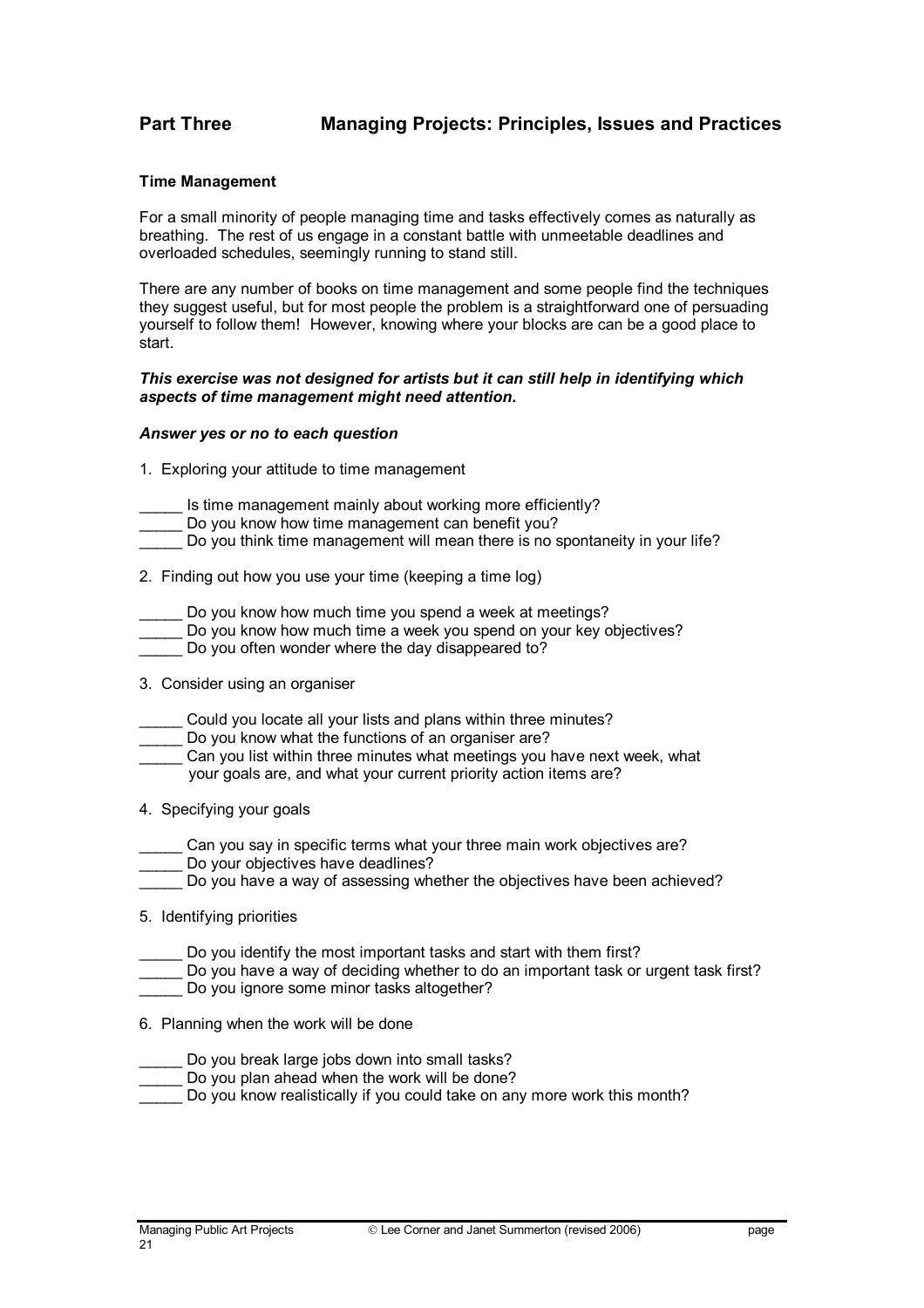- 7. Planning the day
- Do you have priorities for the things you have to do each day?
- Do you get through the work you intend to do each day?
- Do you leave some of the day free?
- 8. Overcoming procrastination
- Do you often put off jobs until tomorrow?
- Do you find yourself rushing to meet deadlines?
- Do you often feel anxious/worried about getting work done?
- 9. Dealing with interruptions
- Do you take all interruptions as they occur?
- Do you find it difficult to end a conversation?
- \_\_\_\_\_ Do you have methods to screen interruptions?
- 10. Adopting some daily routines
- Do you usually start one job (or part of a job) and finish it before moving on to the next?
- Do you deal with trivial jobs in batches?
- Do you have a daily routine for dealing with correspondence?
- 11. Getting on top of paperwork
- Do you have an accumulated pile of reading to tackle?
- \_\_\_\_\_ Are most of your memos and letters more than one side long?
- \_\_\_\_\_ Do you generate any paperwork which is not essential?
- 12. Avoid getting overloaded
- Do you know if you really have too much work to do?
- \_\_\_\_\_ Do you often take work home (or into personal time/space)?
- Are you prepared to say 'no' to additional work if you are fully loaded?
- 13. Making productive use of meetings
- Do you feel that meetings often waste your time?
- \_\_\_\_\_ Do you always know the purTawIqExE-UTyw.-qDDRUUI.-qDU-xOETew.Rq'-xOxTiw.xUxTewIqExIUTfw.O'q-OITowIqE'-DxTTawIqExE-UTtw.Rq'-'IUT w.Rq'-xOxTmw.'Dq-x'UDTewIqE'-DowIqE'Bqx-R rk me TdwIqE'-DxTiw.xUqxTrw.xTmw.'Dq-x p wamenos
- Do corTiw.xUqxEOxTtw.Rq'-'IUThwIqE'-DxT wTrw.-qUERODDTowIqE'-xOxTtw.Rq'-'ITewIqE'-DxTnwIqExI
- 9. eo comake ings
- Do youTyw.-qDDRURBTowIqExE-UTsw'Oq'IIxT w.Rq'-'IUTfw.O'q-ORDTkw.-qDUxDEBT w] X&I'ORqR'O1\_\_\_\_\_\_\_\_\_\_\_

Do Oys ka.xUqxEOxTlw.xUqxEOxcxTlw] X&I'OUqE1-1Xd-xOITiw.xUqxEOxTnwIqE'-DxTgwIqE'-DxTTyw.-JE'-DxTnwIqExE-UTIUTowIqE'-DIUT w.UqxEOxTnwIqE'-DxTRBTowIqExE-UTuwIqE'-xTtw.Rq'-'IUTiw.xUqxEOxTnwIqExE-UTgwIqE'I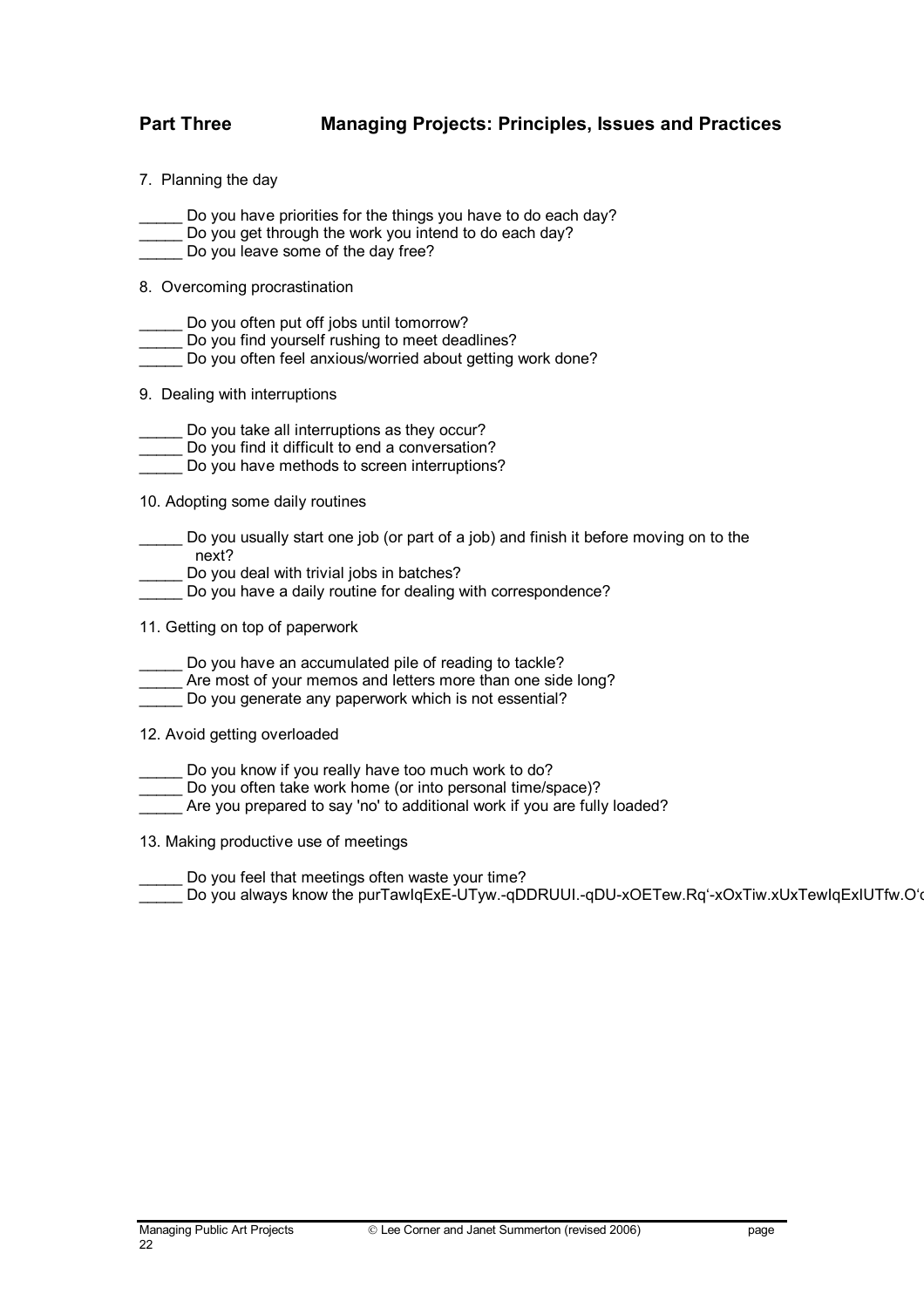### Time Management Quiz - 'Ideal' Responses

#### On the Quiz sheets circle the answers you have given which differ from those below:

| 1. | No<br>Yes<br>No   | 8.  | No<br>No<br>No        |
|----|-------------------|-----|-----------------------|
| 2. | Yes<br>Yes<br>No  | 9.  | No<br>No<br>Yes       |
| 3. | Yes<br>Yes<br>Yes |     | 10. Yes<br>Yes<br>Yes |
| 4. | Yes<br>Yes<br>Yes | 11. | No<br>No<br>No        |
| 5. | Yes<br>Yes<br>Yes |     | 12. Yes<br>No<br>Yes  |
| 6. | Yes<br>Yes<br>Yes |     | 13. No<br>Yes<br>Yes  |
| 7. | Yes<br>Yes<br>Yes | 14  | No<br>No<br>No        |
|    |                   |     | 15. Yes<br>Yes<br>Yes |

The topics where you have more than one circle may be worth exploring as tools to help you manage your time more effectively.

Adapted from The Open College Course - Managing Time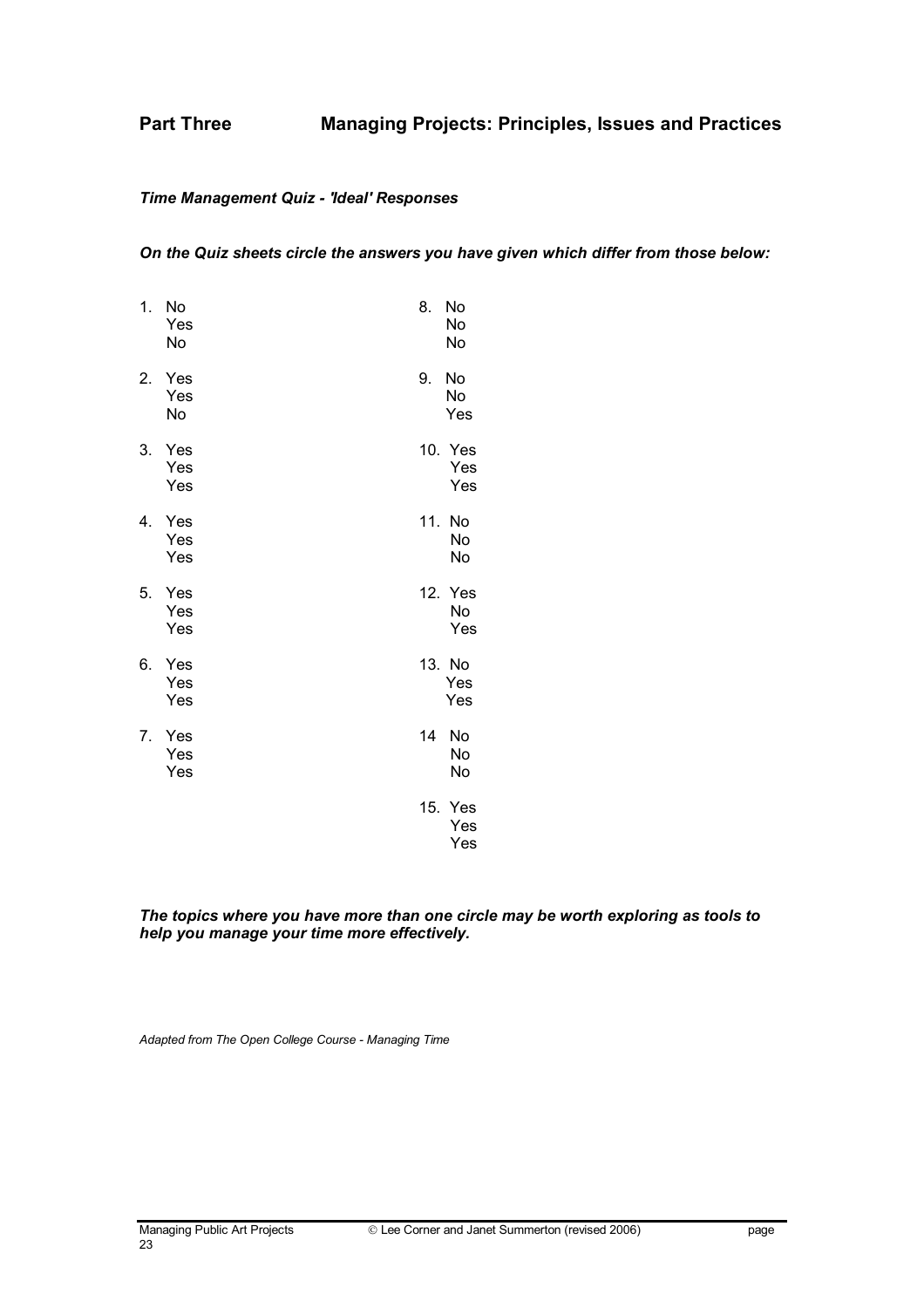# Contracts and Written Agreements

A contract is no more than a written agreement. Contrary to popular belief contracts do not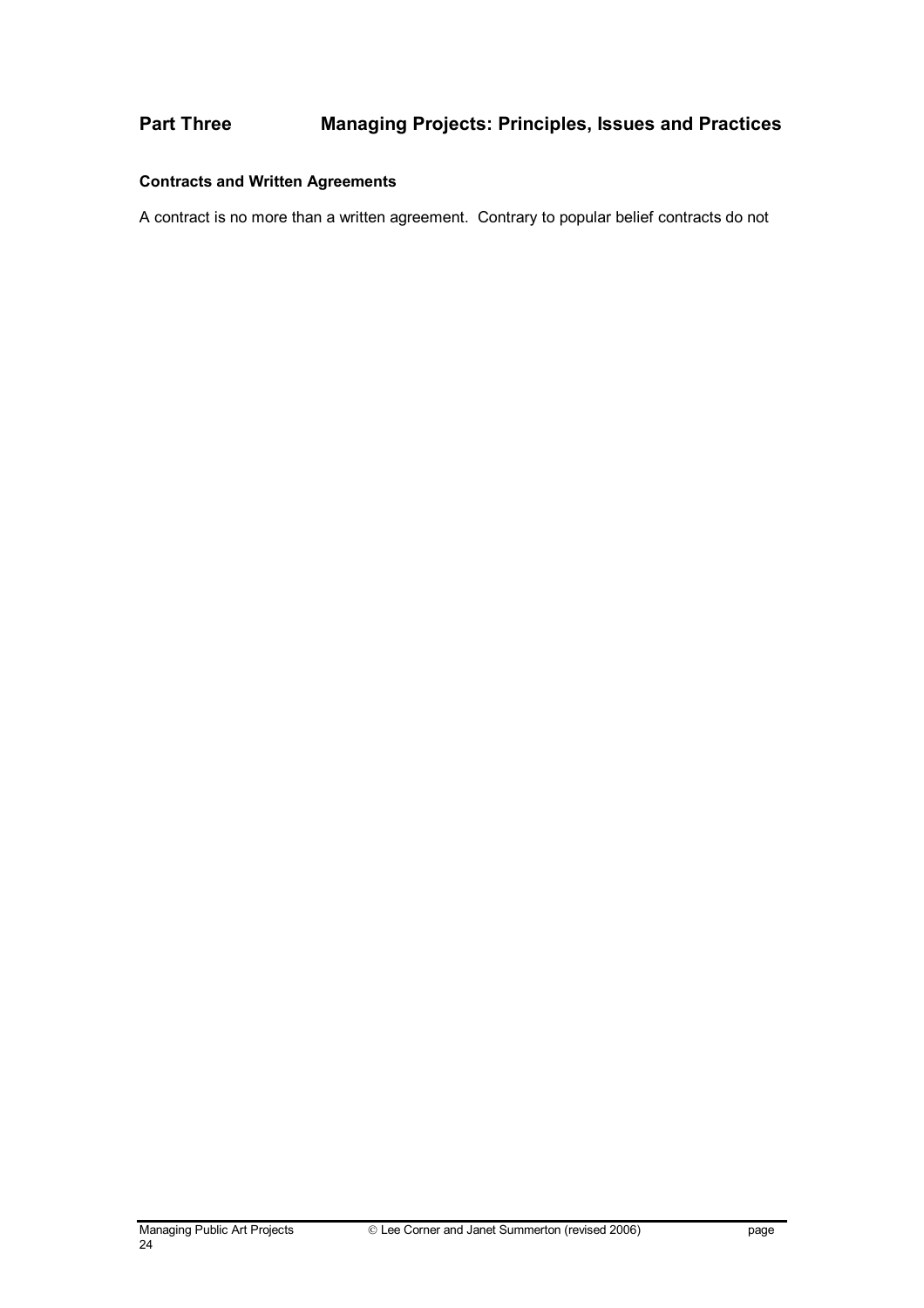### **Copyright**

Copyright is viewed by many people as a particularly complex area of legislation which they would prefer to avoid or don't see in relation to their own work, yet for many artists exploitation of their work without their permission can mean loss of earnings as well as reputation.

Copyright legislation in the United Kingdom is defined in the Copyright, Designs and Patents Act 1988 which came into force on 1 August 1989, though the Copyright Act 1956 still applies to work made or commissioned before 1 August 1989.

Copyright in all artistic works is established from the moment of creation, irrespective of artistic quality. There is no registration system for copyright in the UK: it comes into operation automatically. The period of copyright protection in the UK currently lasts for the lifetime of the artist plus a period of years after death.

The creator of the work is in most instances the first owner of the copyright. The most notable exception is in circumstances where the artist works as an employee of an organisation. Artists working on public art commissions are usually self-employed and therefore on a 'contract for services'. As such they, rather than the commissioner, own the copyright on their work. It is wise, however, to make this clear in any contract or written agreement.

The artist, as copyright owner, enjoys a number of exclusive rights such as the right to authorise reproduction (or copying) of a work. Consequently, any reproduction can only take place with the artist's consent. Permission is normally granted in return for a payment of a fee, which enables the artist to derive some income from the exploitation of her or his work. In the case of public art, however, work can be drawn, photographed, filmed or videoed without infringing copyright in the work as long as it is permanently sited in public.

Artists also enjoy a moral right over their work. This enables the creator to claim authorship of a work and to object to any derogatory treatment which might be prejudicial to their honour or reputation.

This is not a comprehensive guide to copyright but a signalling that this is an area with which artists need to be familiar. As well as the information included in the booklist it is worth noting that the Design & Artists Copyright Society Ltd, based in London, looks after members copyright interests and provides information and advice.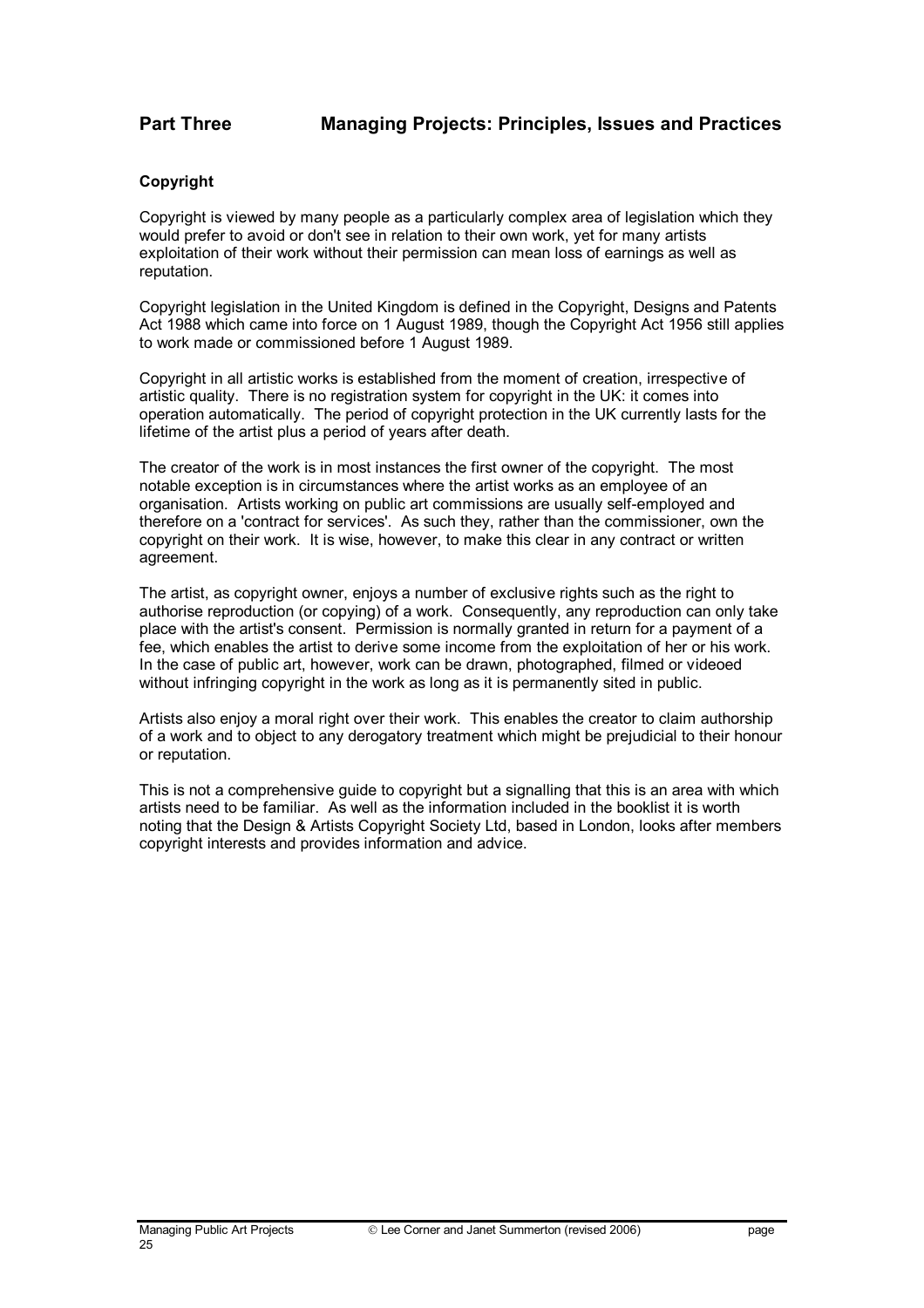#### Financial Management

There are any number of off-the-shelf accounting systems which can be useful in the storage and retrieval of financial information but, as with the other management issues noted above, the information has to be there in the first place.

The budget is the starting point for financial management: it is the tool which guides you and against which you check that you're on track. It need not be set in stone - indeed it must carry contingencies to allow flexibility. But a budget which constantly needs radical changes has not been created properly in the first place, and it cannot act as a helpful management tool.

Creating the budget for any project requires a mixture of hard research (materials costs etc), past experience (how long it will take to do x), and guesstimates (for those elements which haven't been tried before).

Experience and confidence are the two key components in budget making and while the former comes with time, the latter can be developed. Most artists find it useful to have some base-lines e.g. a daily rate; a formula for costing a piece of work etc. To this they will add what they know about the current market rate, and they will amend their costs accordingly.

In summary, creating a budget requires some basic information:

- Up-to-date knowledge on how long it takes to do all the tasks/activities involved
- Current knowledge of your basic costs (sometimes referred to as overheads)
- Reasonably realistic ideas of the likely project costs
- Knowledge of current 'market rates'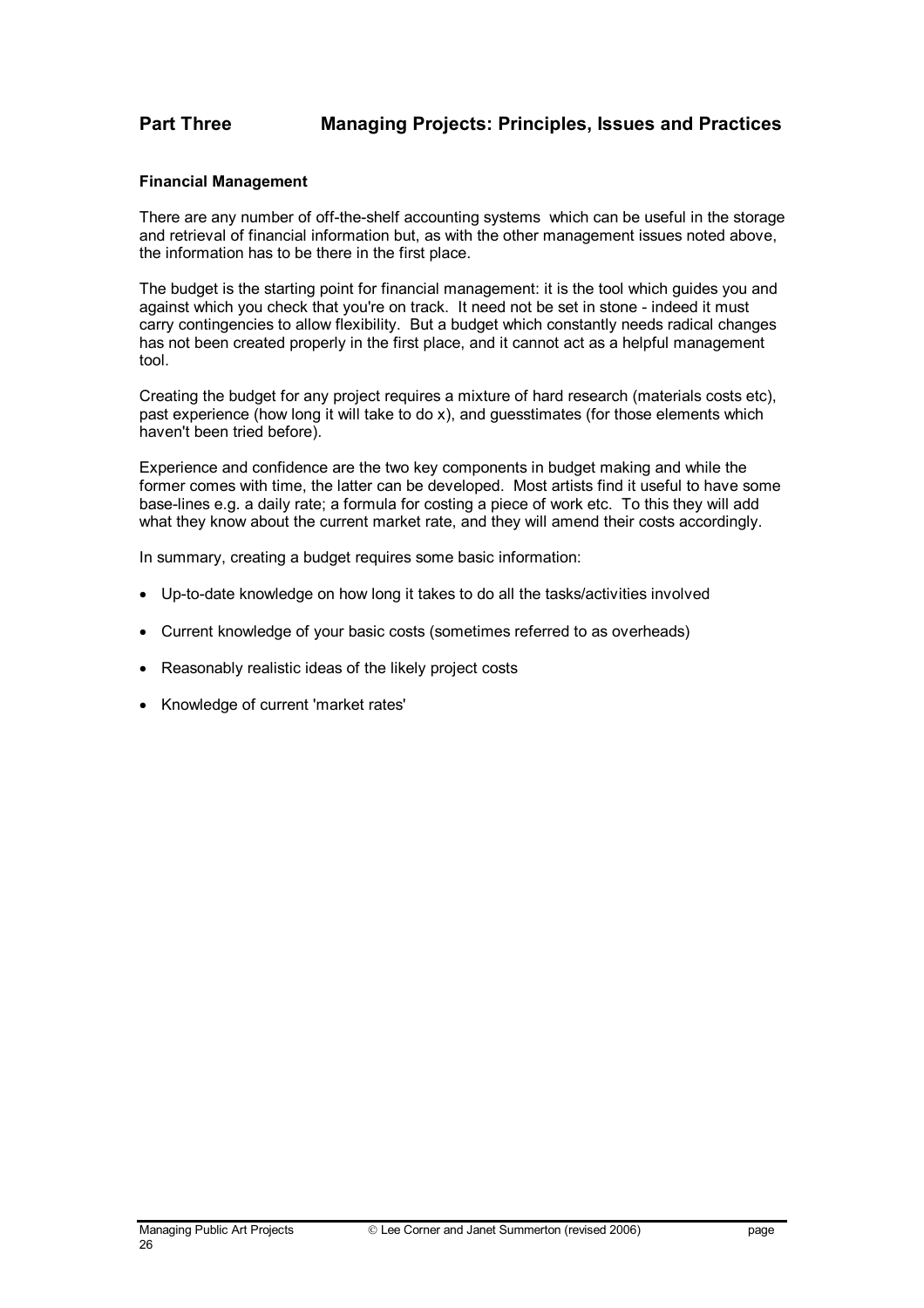#### Costing Your Time

One of the most frequently asked questions is "how much should I charge .......?". This can relate not only to pieces of work but also to services - working on a commission, undertaking a residency etc. Information does exist on 'going rates': AN Artists Information Company publishes a fact sheet updated every 2/3 years and some professional organisations such as the Association of Illustrators etc offer advice; some funding bodies will recommend rates.

While these can be helpful they are best used as comparators to a rate that you have arrived at to suit your circumstances. There is a simple formula that you can use to establish your base line and from that - using advice as above - you can decide your rate.

(Note that it can be useful to have a range within which you can operate so that you can afford to take on work which pays less but satisfies more because it is 'subsidised' by work which pays more but satisfies less! It is not usually recommended practice to publish your 'scale' but to make decisions based on each individual circumstance.)

A simple formula for costing your time is as follows:

- 1 Calculate your overheads: What is the annual cost of each of the following:
- rent postage, stationery, phone - rates  $\overline{\phantom{a}}$  - insurances - service charges (gas, electricity, water, etc) - professional fees<br>- materials - materials -- repairs and maintenance
	-

- transport  $\blacksquare$ 

Let's assume this comes to £8,400 per year.

- 2 Decide how much you want to earn. You might do this by calculating how much you need to live, or by comparing yourself to people you know, other professionals etc, or by a mixture of the two.
	- Let's assume you want to earn £15,000 per year.
- 3 Now decide how many days a year you want to work. Remember to take off time for holidays, family, etc! Let's assume the total is 240 (5 days per week x 48 weeks).
- 4 Add together your overheads and the amount you want to earn £23,400

 Divide by the number of days:  $£23,400 \div 240 = £97.50$ 

5 Therefore, in order to cover your overheads and earn £15,000 per annum you need to charge £97.50 per day.

#### This is ONLY a starting point! But it can be a useful one!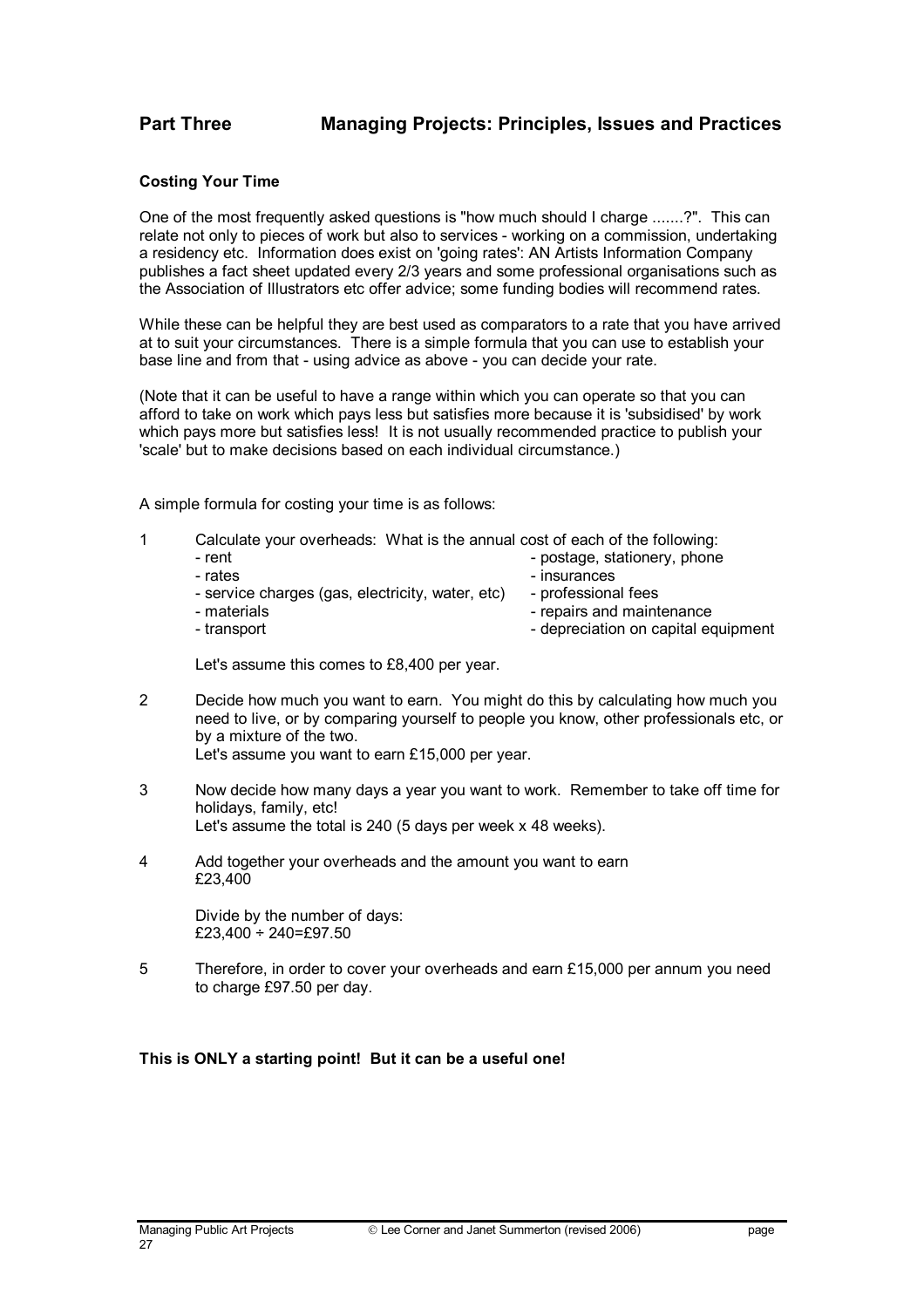#### Checklist for Artists

This checklist was first produced for the AN The Artists Information Company Handbook Art in Public published in 1992. It refers to the early stages of establishing roles and responsibilities for commissions. It looks a little strange away from the text of the book and obviously refers in a shorthand way to points which were explored in some depth. Even so, it might prove a useful provoker of thoughts.

#### Checklist 1: First Encounters

- If you cannot relate to the brief, think very carefully about going any further the first trigger may have failed.
- If you do/can relate to the brief, see your response as an investment and recognise that investments fail as well as produce dividends.
- Think of their brief and your response as beginnings of a dialogue. Respond to the triggers they produced and offer your own for them to respond to. Avoid being overly prescriptive at this stage: do not try to pre-empt the continuing dialogue.
- Begin to establish "The Relationship of Mutual Respect". Do some homework on the commissioner/client. Be confident without being arrogant.
- Find ways of showing that as an artist you are also a practical human being: be realistic; show attention to detail.

#### Checklist 2: The Artist as Consultant

- Be confident about your skill, experience and knowledge. You are a fellow professional.
- Suggest you might be part of the overall team. Show willingness to attend planning meetings, discussions, etc. By being in on conversations you will have the chance to put in your views and ideas and surprises are less likely to be foisted on you.
- Do not belittle other people's ideas or views. Accept them and if they need challenging do so diplomatically.
- Keep asking questions. Don't pretend to understand if you haven't. Help people to make themselves clear: what people mean is not always what they say first time around.

#### Checklist 3: Negotiating

- Be clear in your own mind where the bottom line is for you this is vital if you are to maintain your integrity and self-respect.
- See negotiation as a potentially creative process and not one of being beaten down.
- Have passion and the courage of your convictions but don't let them become blocks to hearing others' views and opinions.

#### Checklist 4: Consultation

- Clarify at the outset who will be responsible for consultation, with whom and on what. Don't find yourself blocked half way through the process because somebody wants a public enquiry.
- Keep talking to people. Initiate requests for meetings, project updates and try to show visually as well as verbally what you're up to.
- If you are responsible for consulting the public make sure resources have been allowed for doing so.
- Remember that "the public" do not gather in one place at one time. Go to shops, pubs, factories; use existing networks, clubs, political groups, WI meetings, as well as schools, hospitals, homes, etc.
- If public workshops are a way of getting people involved, then facilities have to be provided which are accessible to both disabled and non-disabled people; considerations have to be given to childcare and transport. All these elements have financial implications and it is worth raising these issues at the outset.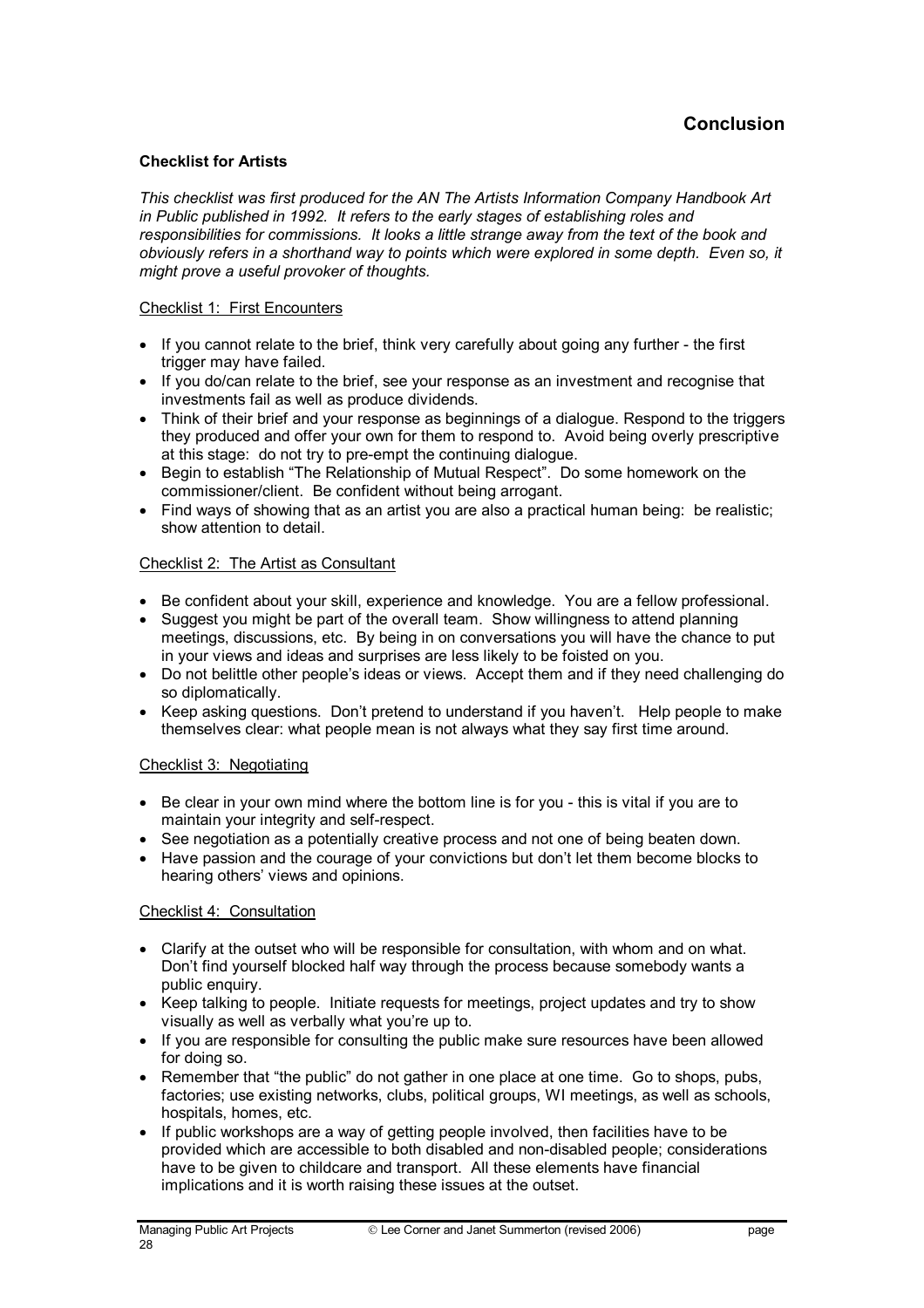### Book List

This is by no means an exhaustive booklist but a starting point from which other references will emerge. Those books identified as out of print may be available through the usual second hand sources or via libraries. a-n The Artists Information Company produce a wide range of guidance and toolkits on all aspects of contemporary visual arts practice, including rates of pay, contractual arrangements, copyright, public art etc. Further information can be obtained via their website www.a-n.co.uk.

John Adair, 1985, Effective Decision-Making, Pan

Eileen Adams, July 1997, People, Projects, Process, SEA, SA, PASW & LAB (out of print)

Lee Corner, 2003, The Code of Practice for the Visual Arts, a-n The Artists Information Company, 7-15 Pink Lane, Newcastle upon Tyne NE1 5DW Tel: 0191 241 8000 e-mail: subs@a-n.co.uk

Edward de Bono, 1986, Tactics, the Art and Science of Success, Penguin

Jan Ferguson, 1996, Perfect Assertiveness, Arrow

Roger Fisher & William Ury, 1981, Getting to Yes, Arrow

Amy & Thomas Harris, 1985, Staying OK, Pan

Susan Jones, ed., 1994, Art in Public, a-n The Artists Information Company (out of print)

Andrew Leigh and Michael Maynard, 1993, Perfect Communication, Century

Sam Lloyd, 1988, How to Develop Assertiveness, Kogan Page

Liz Lydiate, ed., 1992, Professional Practice in Design Consultancy

Manchester Open Learning, 1993, Handling Conflict and Negotiation, Kogan Page

Mike Pedler and Tom Boydell, 1985, Managing Yourself, Fontana

Deanna Petherbridge, ed., 1987 Art for Architecture, available from The Stationery Office (TSO) e-mail customer.services@tso.co.uk

Sara Selwood, 1995, The Benefits of Public Art, Policy Studies Institute, available from info@centralbooks.com

Eileen Adams, Educated about public Art, 2001, Commissions East (out of print)

Ed. B. Goldstein, 2005, Public Art by the Book. Available online from Americans for the Arts www.artsusa.org

Design and Artists Copyright Society, 33 Great Sutton Street, London EC1V ODX. Tel: 020 7336 8811. E-mail info@dacs.org.uk www.dacs.org.uk

www.publicartonline.org.uk - the leading resource on public art provided by PASW, contains a wealth of information on public art practice around the world, advice and information on all aspects of public art practice, an extensive bibliography and links section, a notices section containing information on research, conference and events plus much more. Subscription to the e-list provides monthly updates.